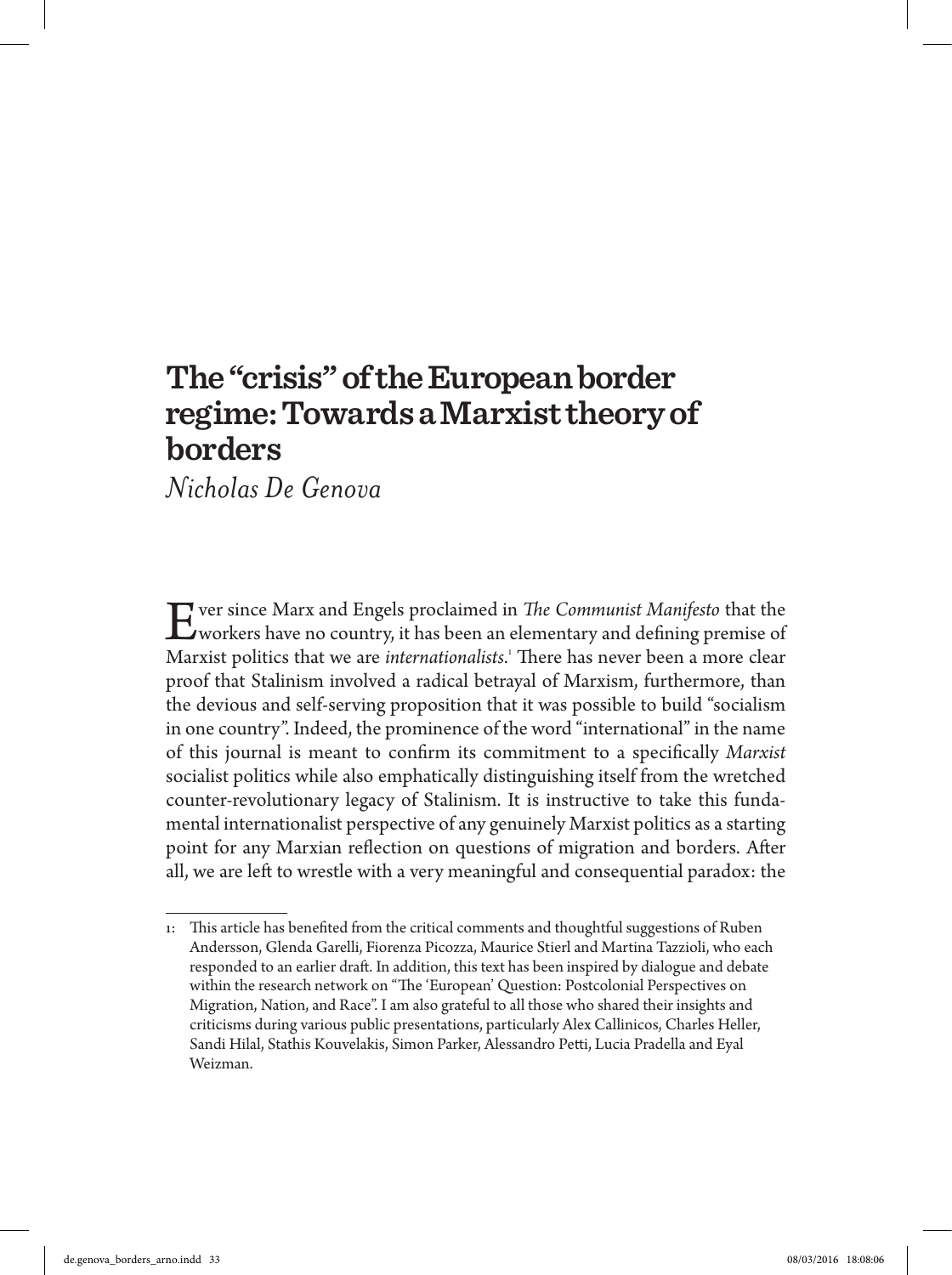workers have no country, and yet we live in a world of supposedly separate and distinct "countries"—a world partitioned into "national" states.

A Marxist politics of internationalism must necessarily offer a rigorous critique of nationalism, but there can be no adequate critique of nationalism without a theory of the state, particularly as "the" state everywhere refers to a multiplicity of separate and distinct states, which usually fashion themselves quite emphatically as "national". Given the global configuration of the capitalist world economy, we must therefore be able to account for why it is that instead of a global state, we have a great proliferation of territorially defined and delimited (nation) states. Therefore, understanding the very process by which a state is thus territorially delimited—understanding, in other words, how a state comes to be defined by *borders*—should be a central problem in accounting for the relation between the territorially-defined ("national") state and global capital. Furthermore, if the workers as a class on a global scale have no country, there is surely no better lived and embodied example of this proposition than those migrant workers who cross nation state borders. In short, international migration is never separable from the global mobility of labour, and any meaningful socialist internationalism must begin from this fact. In this respect, theoretically speaking, there can literally be no viable socialist internationalism that does not take migrant labour as a premier subject of any radical working class politics.

In this article, I will start by reflecting on the beleaguered figures of *migration* and *refugee movements* into and across Europe, and therefore will also examine the equivocal figure of the *borders* of this ambiguous and amorphous place called "Europe." We must begin by interrogating what has variously been called the "migrant crisis" or the "refugee crisis", which is otherwise taken to signal a "crisis" of Europe's borders. Beyond an examination of the proliferation of discourses of "crisis," however, I also want to trouble the very figure of "Europe". Finally, I want to suggest the outline of a way of *theorising* this ostensible "crisis" of the European border regime by reflecting more generally on migration and borders. I do not intend merely to provide a descriptive historical contextualisation of the political economy or geopolitics that may pertain to better comprehending what the current situation is all about. Rather, I want to elaborate some theoretical tools for thinking about these more elementary analytical categories—migration, borders, and so forth. In order to sustain a genuinely Marxist critique, it will be necessary to refuse to take for granted the very conceptual categories that organise this dominant discourse of the putative "crisis" of the European border regime.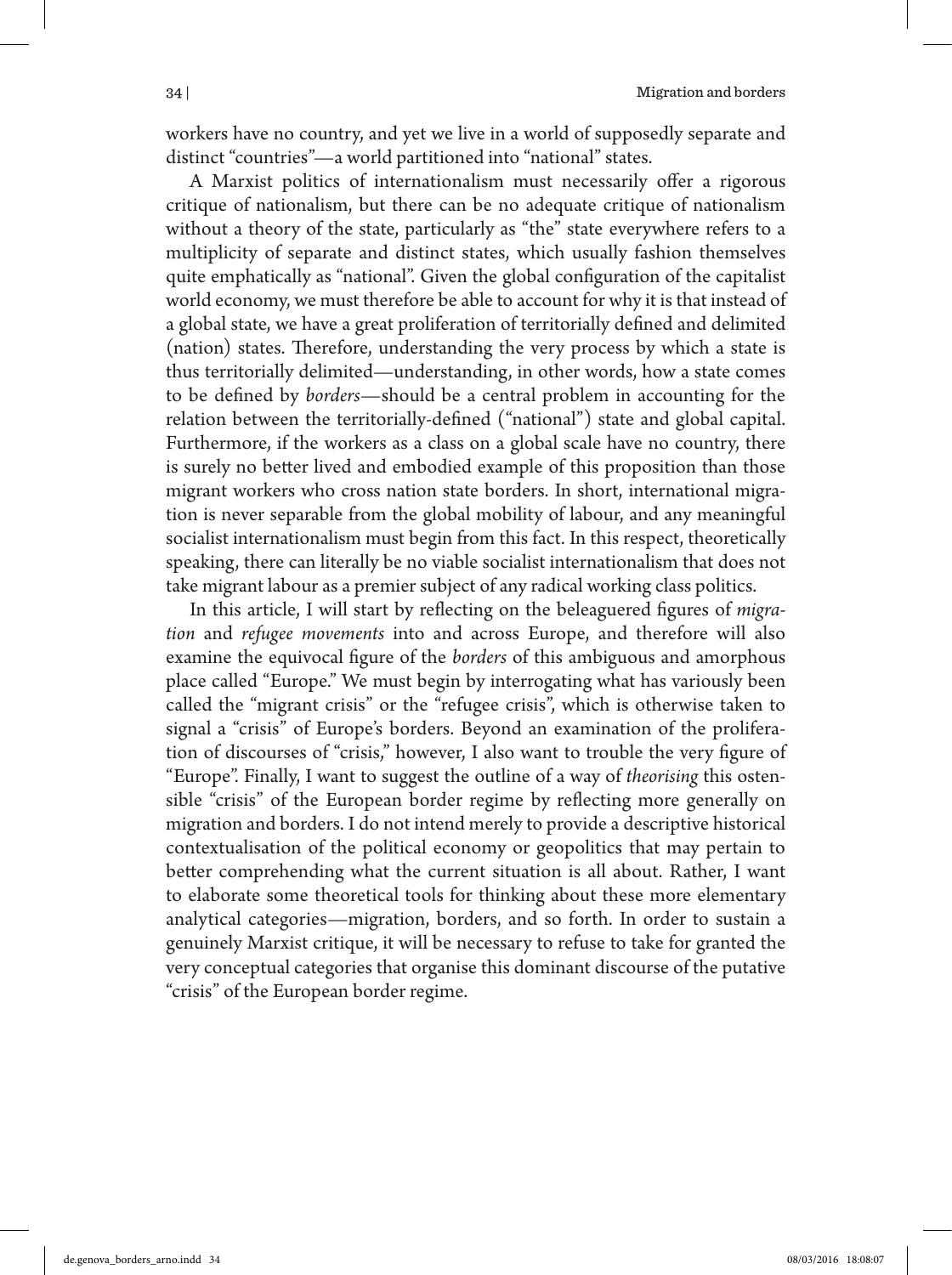## **The proliferation of "crisis"**

When a ship transporting as many as 850 migrants and refugees capsized on 19 April 2015, all but 28 of the vessel's passengers were sent to their deaths in what appears to have been the worst border-crossing shipwreck in the Mediterranean Sea on record. This single event instantly established the prospect that 2015 would earn the dubious distinction of the most deadly year to date for would-be "asylum seekers" braving Europe's borders. Subsequently, unnumbered capsized "migrant boats" and incidents of mass death turned that grim likelihood into a gruesome truth. These human catastrophes at sea have indisputably transformed the maritime borders of Europe into a macabre deathscape. Then, on 2 September 2015, social media as well as mass news media were briefly haunted by photographs of the corpse of a drowned Syrian child, soon identified as Alan Kurdi, washed ashore in Turkey after a failed attempt to reach the Greek island of Kos left at least 12 people dead. Abruptly, the desensitising and rather cynical rhetoric of a "migrant crisis" began to recede in favour of appeals for compassion in the face of tragedy, accompanied by a reinvigorated (if ephemeral) language of "refugee crisis".<sup>2</sup>

The putative "crisis" surrounding the influx of migrants and refugees in Europe—and the border spectacle that it generates<sup>3</sup>—is nowhere more extravagantly put on display than in the Mediterranean Sea. Indeed, for several years now, the European Union (EU) has converted the Mediterranean into a mass grave. The singularity or momentousness of the 19 April shipwreck was in fact only apparent, however, because it came as merely the most ghastly and most publicised in a long and unrelenting list of comparable episodes that have utterly banalised such human disasters, and which have continued during the ensuing months. Prior to the record-high death toll of 2015, untold tens of thousands of (ordinarily nameless) refugees, migrants and their children have been consigned to horrific, unnatural, premature deaths by shipwreck and drowning, often following protracted ordeals of hunger, thirst, exposure and abandonment on the high seas.<sup>4</sup> Prospective migrant shipwrecks have perhaps been abated intermittently (and inconsistently) during one or another period of heightened search and rescue operations by the various enforcers of the borders of Europe. But it is likewise probable that countless potential incidents of mass migrant and refugee deaths at sea have been circumvented by the sheer versatility of migratory

<sup>2:</sup> De Genova and Tazzioli, 2016.

<sup>3:</sup> De Genova, 2013.

<sup>4:</sup> The most comprehensive database documenting migrant and refugee deaths during attempts to traverse the borders of Europe is "The Migrants' Files", a data project coordinated by Journalism++, which estimates the total number of European border deaths at more than 30,000 since the year 2000—www.themigrantsfiles.com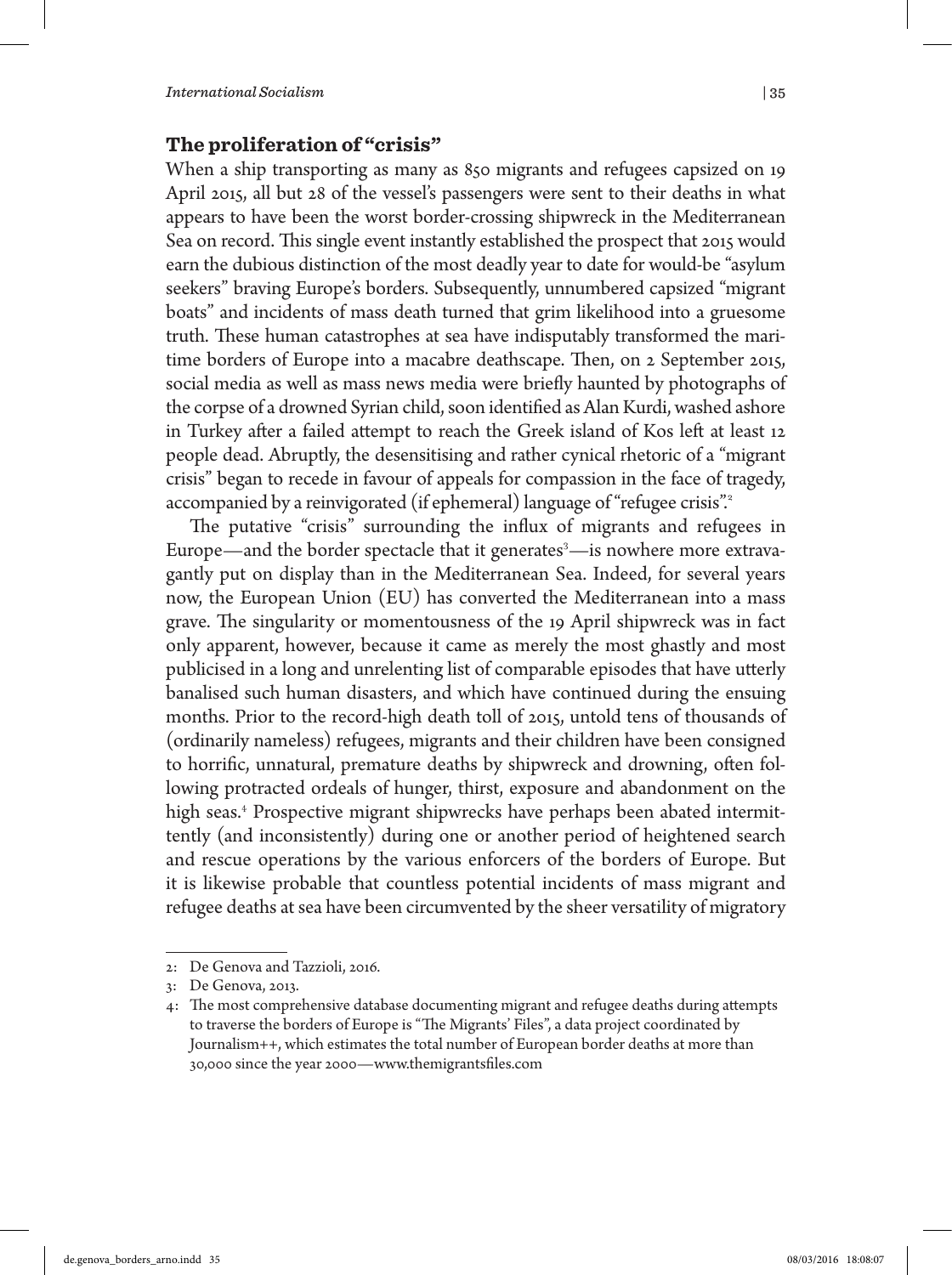movements as migrants and refugees have sought alternate routes over land in the aftermath of such human tragedies. Hence, following the April shipwreck, although there continued to be a record-high volume of migration across the central Mediterranean for months, there was also increasing evidence of a massive reorientation of migratory movement to land routes through the Balkans.

Of course, the option of illegalised travel by land routes is also treacherous: hunger, thirst, exposure, abandonment and the related lethal risks are not the exclusive travails of maritime journeys. On 27 August 2015, Austrian police discovered an abandoned meat truck on the highway at Nicklesdorf near the Hungarian border in which the bodies of 71 (mainly Syrian and Iraqi) migrants and refugees were decomposing in a sealed refrigeration compartment. Hundreds if not thousands of migrants and refugees have died of asphyxiation after extended periods of overcrowded transit by road or rail in sealed, unventilated shipping containers and other means of clandestine (illegalised) transport over land. Others have merely met their doom after dangling precariously from the bottoms of moving trains and trucks. In addition, migrants must navigate the sometimes deadly violence of European border enforcement authorities, as well as their "non-European" counterparts, to whom they frequently outsource the most aggressive sorts of border policing, and other European police forces routinely engaged in the everyday work of superintending migrant precarity.<sup>5</sup> Indeed, another form of border casualty arises from the lack of access to critical healthcare during extended periods of migrant transit, or the callous disregard for migrant and refugee medical needs during detention or deportation. Furthermore, any consideration of the diffuse violence of these extended border zones must not neglect to consider the less systematic but no less systemic physical attacks of far right anti-immigrant racists.<sup>6</sup>

Regardless of the specific sites and forms of bordering, migrants' and refugees' lives have been mercilessly sacrificed—usually with callous disregard, occasionally with sanctimonious hypocrisy—in the interests of instituting a "new" Europe encircled by ever-increasingly militarised and securitised borders. Hence, following the reports of the 19 April shipwreck, as has happened repeatedly so many times before and since, European authorities were immediately catapulted into a political frenzy to redress this "tragedy of epic proportions".<sup>7</sup> Predictably, however, despite the obligatory pronouncements of exalted humanitarian ideals, the ensuing discourse was compulsively preoccupied with "illegal" migration and the "criminal" predations of "smugglers" and "traffickers"

<sup>5:</sup> Andersson, 2014.

<sup>6:</sup> Ataç and others, 2015; De Genova, 2015b.

<sup>7:</sup> Go to www.unhcr.org/5538d9079.html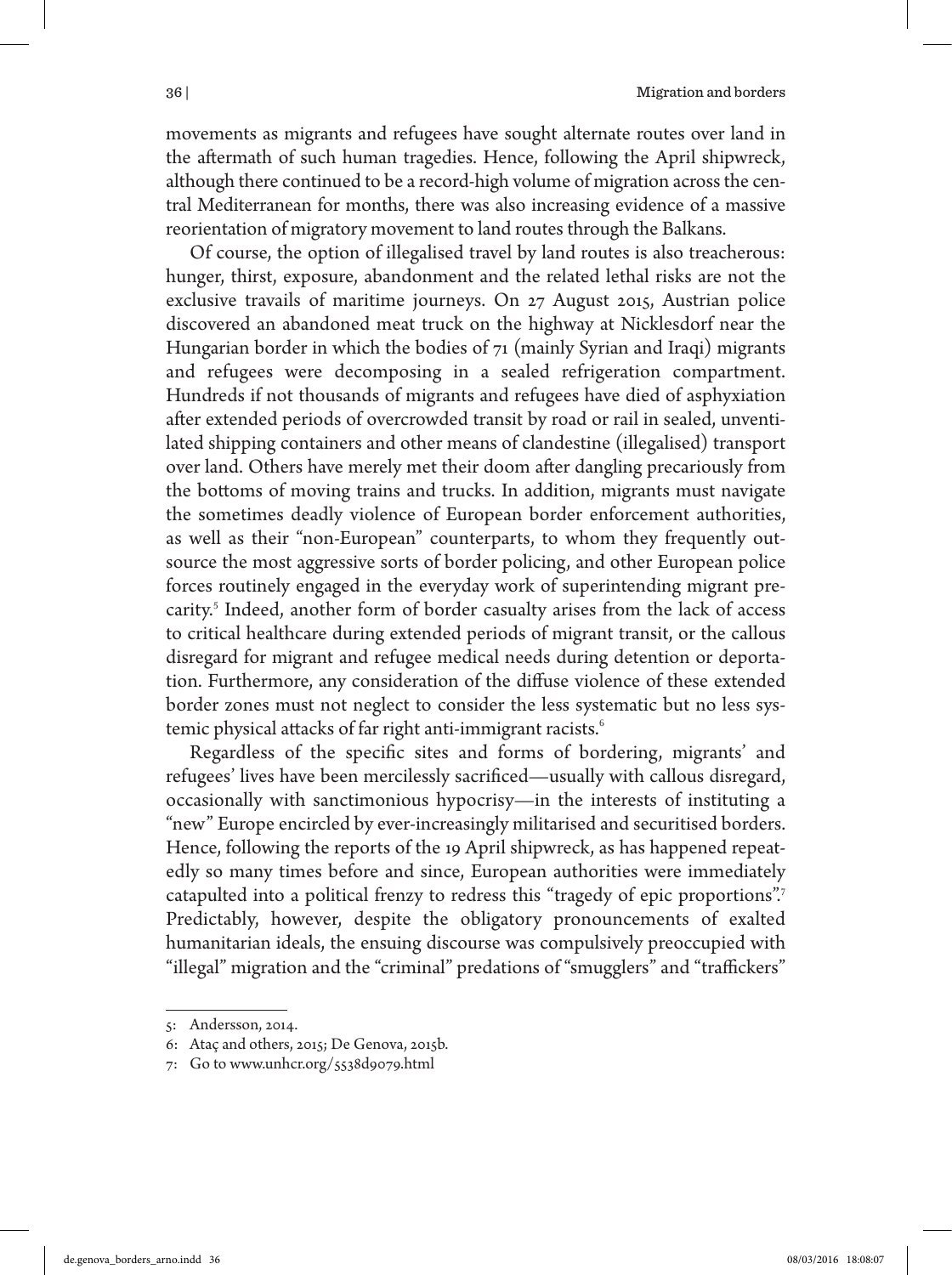as pretexts for renewed and expanded tactics of militarised interdiction, including proposals to bomb the coasts of Libya from which many maritime border crossers have been departing, or even to deploy ground troops.<sup>8</sup> With a dominant discourse that strategically likened migration across the Mediterranean (now equated with "human trafficking") to slavery,<sup>9</sup> the invocation of tragedy was cynically conscripted to supply the pretext for the fortification of various forms of border policing. This only acted to excacerbate the material and practical conditions of possibility for the escalation in migrant deaths, inevitably serving to channel illegalised human mobility into ever-more perilous pathways and modes of passage. If migrant "smuggling" is to be genuinely likened to slave trading, it is precisely the European authorities who have the power completely (and more or less immediately) to eliminate it—by reversing the very border enforcement that makes it an utter necessity.

Part of the official debate turns on the question of various formulations of a kind of military humanitarianism, whereby European authorities may be charged with expanded responsibilities for the "rescue" of so-called "migrant boats" in distress on the high seas.<sup>10</sup> Nevertheless, every ostensible rescue comes to be haunted for the illegalised border crossers by the ambiguous prospect of interdiction, apprehension and indefinite detention, with deportation as a defining horizon. Indeed, the commonplace deployment of the term "asylum seeker" inherently invokes the spectre of the allegedly "bogus" refugee *seeking* undue benefits or the "undeserving" migrant opportunistically *claiming* asylum. Indeed, people on the move across state borders are not in fact considered to be the genuine bearers of any presumptive (purportedly universal) "human right" to asylum but rather are always under suspicion of deception and subterfuge, produced as the inherently dubious claimants to various forms of institutionalised international protection. Similarly, the presumptive and pervasive depiction of refugees as (mere) "migrants" has been a crucial discursive manoeuvre in the spectacle of Europe's border "crisis". Little surprise, then, that begrudging gestures of belated magnanimity towards those who may ultimately be granted the status of bona fide "refugees" by European authorities have been coupled with promises of speedy expulsion for those who may eventually be deemed to be only "migrants"—illegalised, presumably undesirable and deportable.

Mass media news coverage has vacillated remarkably between depictions of a European "refugee crisis" and the label "migrant crisis" (an implicitly derisive

<sup>8:</sup> Garelli and Tazzioli, 2016, and Traynor, 2015a.

<sup>9:</sup> For various contributions to the critique of the discourse of "slavery," see www.opendemocracy. net/beyondslavery.

<sup>10:</sup> Garelli and Tazzioli, 2016; Tazzioli, 2014; 2015a; see also Agier, 2011; Walters, 2011.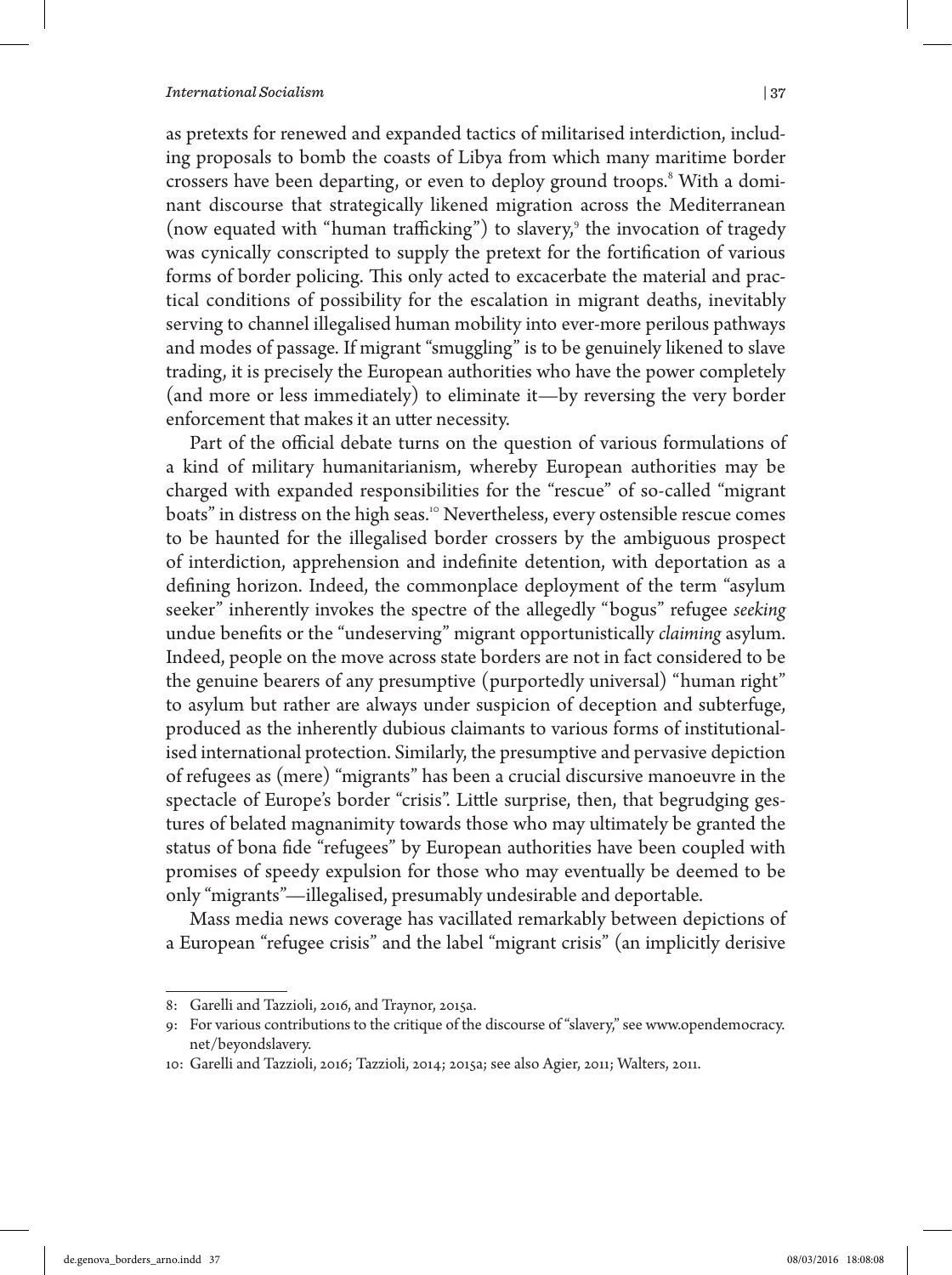term to the extent that it contributes to casting doubt over the validity of the refugees' claims for asylum). Ambivalence and equivocation around the very labels by which various forms of human mobility are presumed to be knowable are telling signals of the ambiguities and contradictions that bedevil such terminological categories as governmental contrivances.<sup>11</sup> The vexed question of how most appropriately to characterise people on the move across nation state borders is commonly deferred to an eventual decision on the part of the "proper" governmental authorities, the ostensible "experts", who purport to manage Europe's border regime by sorting and ranking distinct categories of mobile people—in this case, assessing asylum claims and adjudicating the matter of who may qualify as a "legitimate" and "credible" refugee. Accordingly, until such a day of reckoning, all refugees tend to be reduced to the presumed status of mere "migrants". Again, we are reminded that the very term "asylum seeker" is predicated upon a basic suspicion of all people who petition for asylum within a European asylum system that has routinely and systematically disqualified and rejected the great majority of applicants, and thereby ratifies anew the processes by which their mobilities have been illegalised.<sup>12</sup>

The ongoing "crisis" of European borders, therefore, corresponds above all to a permanent epistemic instability within the government of transnational human mobility, which itself relies upon the exercise of a power over classifying, naming and partitioning "migrants"/"refugees," and the more general multiplication of subtle nuances and contradictions among the categories that regiment mobility. Indeed, such a proliferation arises as an inescapable effect of the multifarious reasons and entangled predicaments that motivate or compel people to move across state borders, or alternately find themselves stranded en route, temporarily but indefinitely stuck someplace along the way on their migratory itineraries. Refugees never cease to have aspirations. Against the dominant tendency to figure them as pure "victims" (and thus as the passive objects of others' compassion, pity or protection), they remain subjects who make more or less calculated strategic and tactical choices about how to reconfigure their lives and advance their life projects despite the dispossession and dislocation of their refugee condition. In other words, in these fundamental ways, all refugees resemble "migrants". And likewise, migrants are often "in flight" (or "fleeing") from various social or political conditions that they have come to consider intolerable, thereby actively "escaping" or deserting forms of everyday deprivation, persecution or (structural) violence that may be no less pernicious for their mundanity. Hence, migration may often be a way to flee from social conditions marred by

<sup>11:</sup> Garelli and Tazzioli, 2013; Tazzioli, 2013 and 2014.

<sup>12:</sup> De Genova, 2013 and 2016a.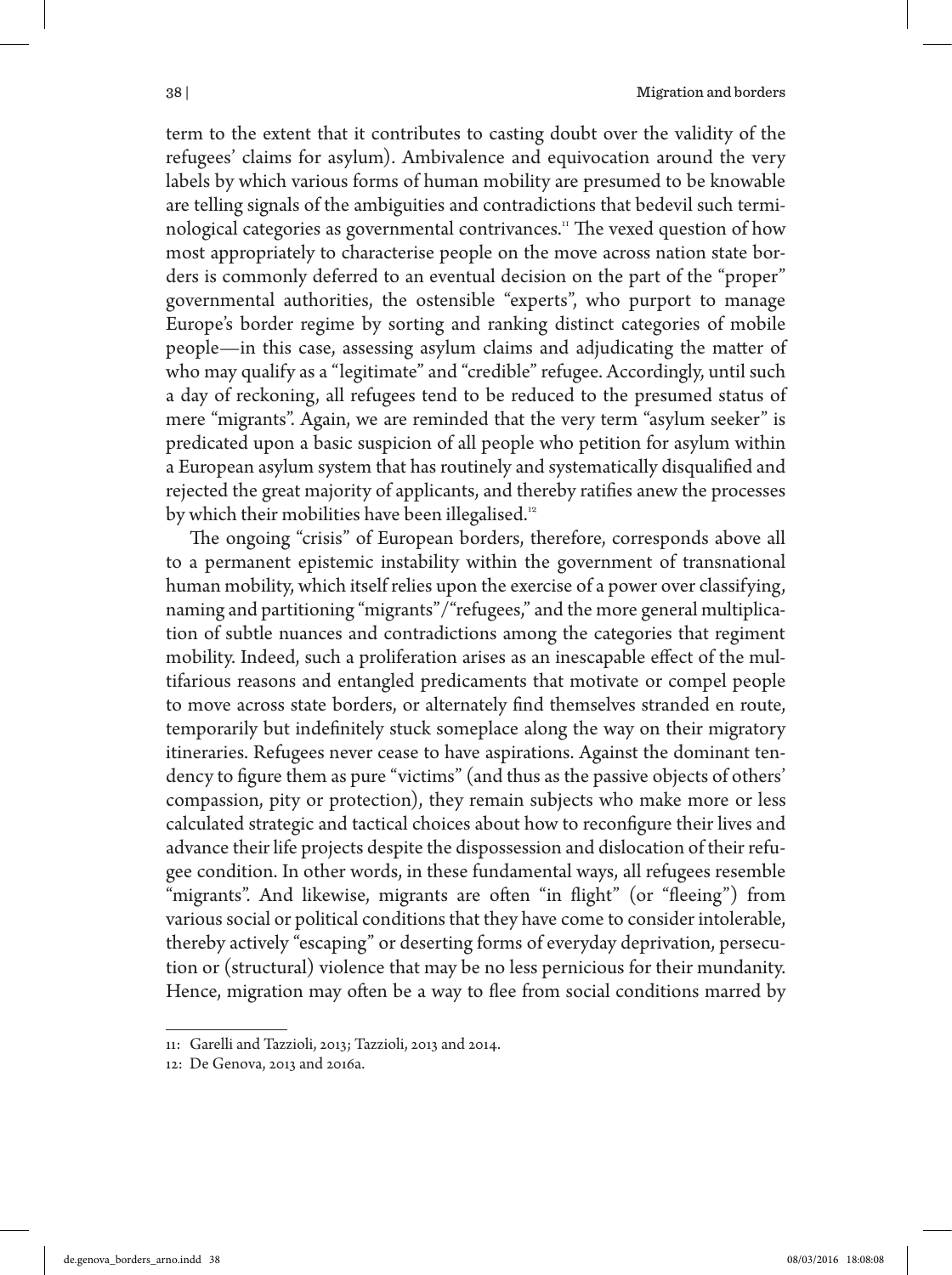all the indignities of poverty and the routine but no less contemptible injustices of local hierarchies. Thus, many migrants also resemble "refugees". Hence, the labels "migrant" and "refugee" commonly remain suspended in a state of tension and ambiguity, and may only be sorted into neat and clean distinctions through more or less heavy handed governmental interventions.

In the face of the resultant proliferation of alternating and seemingly interchangeable discourses of "migrant" or "refugee crisis", the primary question that must be asked, repeatedly, is: *Whose crisis?* Describing the situation as a "crisis" appears to be precisely a device for the authorisation of exceptional or "emergency" governmental measures aimed at enhancing and expanding border enforcement and immigration policing.<sup>13</sup> The spectacle of Europe's "migrant crisis" is largely equated, consequently, with a crisis of *control* over the ostensible borders of Europe. One such European border, configured at the port of Calais in France near the entrance to the Channel Tunnel connecting Britain to the continent, has long been a site where migrants have regrouped their energies during more or less protracted periods of deceleration in the makeshift camps notoriously known as "the Jungle".<sup>14</sup> Following militant strike action by French port and ferry workers, a few thousand migrants and refugees charged the Eurotunnel barriers during the end of July 2015 in an effort to board trucks and trains heading into Britain, provoking massive traffic delays. French authorities deployed riot police and the British constructed a new razor wire fence. Confronting this "Calais crisis", British Prime Minister David Cameron reacted with promises of deportations and alarmist calls for more aggressive border policing to stop the migrant "swarm", accompanied by a clamour of British tabloid newspapers calling for the authorities to "send in the army".<sup>15</sup>

Remarkably, by August, September and October 2015, literally from week to week and even day to day, the apparent "frontline" of European border struggles was repeatedly dislocated from one country to another, oftentimes further and further removed from any imagined outer periphery or frontier of "Europe", in a dramatic dialectic of contestation between diverse migrant and refugee autonomies and a haphazard variety of tactics of bordering. These ostensible "frontline" dramas of the borders of Europe had moved decidedly inward, from the shores of Italy, Malta and Greece (or Greece and Bulgaria's land borders with Turkey) to Macedonia, Serbia and Hungary, then further still into Austria and Germany, and then back again to Croatia and Slovenia. By November, Germany, Austria, the Czech Republic, Slovakia, the Netherlands, Belgium, France, Italy, Spain and

<sup>13:</sup> De Genova and Tazzioli, 2016.

<sup>14:</sup> Millner, 2011; Reinisch, 2015; Rigby and Schlembach, 2013; Tazzioli, 2015b.

<sup>15:</sup> Elgot and Taylor, 2015.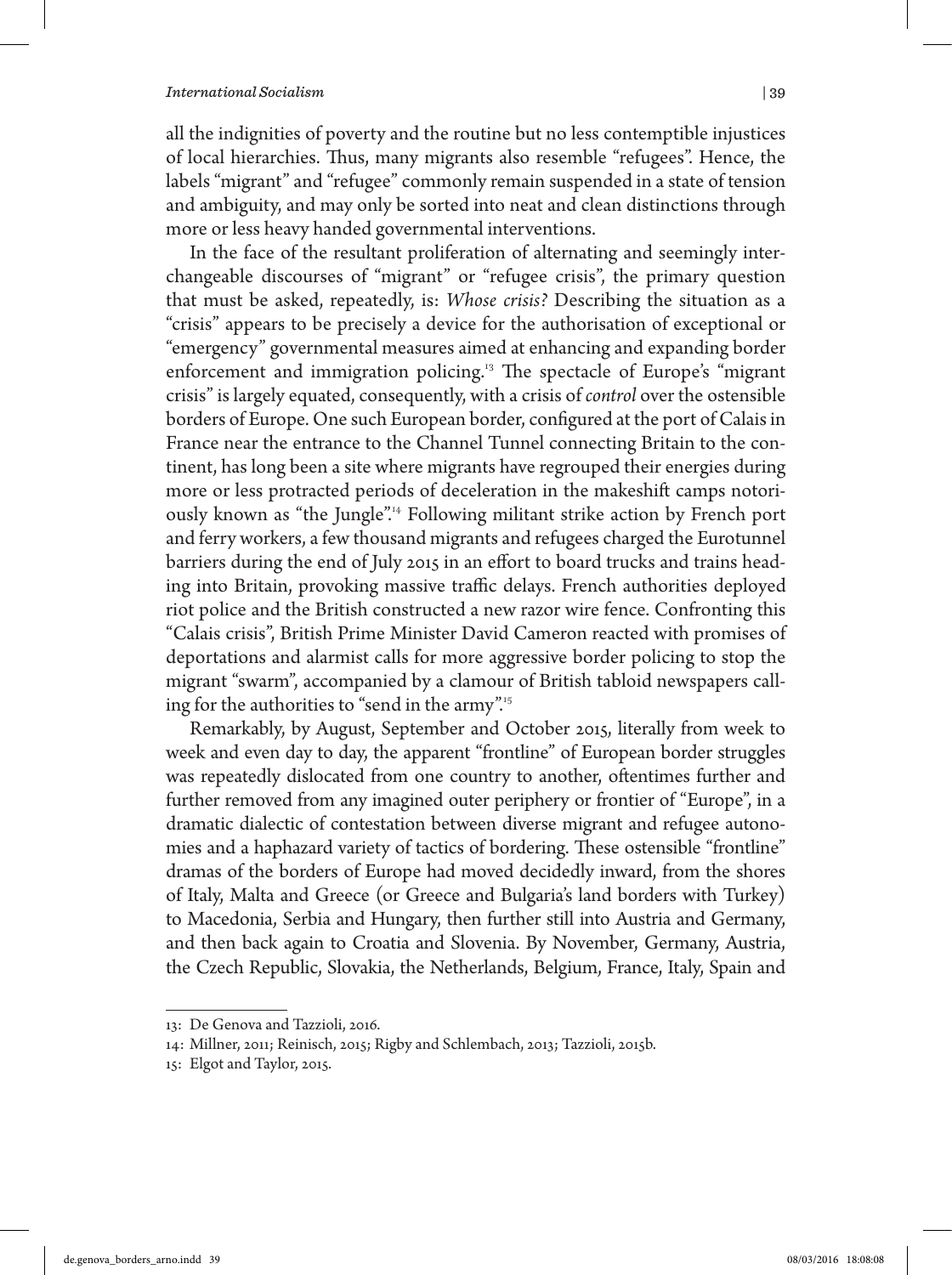Sweden had all begun to reintroduce temporary border controls. Pronouncements that the Schengen agreement was effectively "dead" became commonplace.<sup>16</sup>

Then, the grisly spectacle of "terrorism" in Paris on 13 November 2015 supplied the catalytic event that could conjure anew the well-worn spectre of "Muslim extremism". Ornamented with a (fake) Syrian passport conveniently deposited in the vicinity of one of the bombings, the horrific bloodbath in the heart of genteel Europe was quickly conscripted to allege that the seemingly uncontrollable refugee influx was somehow providing cover for a nefarious ambush by the putative "enemies" of "civilisation" itself, and therefore that the "refugee" (or "migrant") "crisis" truly represented a "security" threat, after all.<sup>17</sup> Immediately following the events in Paris, within a few hours—and within days of having been branded a "lawless slum" that presents the risk of an "infiltration" of "guerrilla warfare"—the migrant and refugee camps at Calais were subjected to a suspected arson attack.<sup>18</sup> In the ensuing days, amidst the predictable (indeed, obligatory) speculations about a hydra-headed phantasm of "foreign fighters" and "home-grown extremists" travelling unhindered between combat zones in Syria and western European countries, France—long among the most stalwart advocates of European integration—stridently called for an unprecedented securitisation of the external borders of the EU's Schengen zone. Within a week of the events, amidst police raids against Muslim "suspects" across multiple countries, and various calls for mass internment, deportations and the electronic monitoring of "suspects," EU interior and justice ministers convened an emergency meeting and vowed to institute significantly tighter external border controls and expanded surveillance over human mobility, of citizens and non-citizens alike. The urgent push to create new "hotspot" migrant and refugee reception and processing facilities (ie detention camps) at sites of illegalised border crossing, likewise, came now to be reimagined as a matter of perimeter defence against "terrorist" infiltration, with these borders refigured as vital strategic sites for "culling terrorist wolves from refugee sheep".<sup>19</sup> Despite the fact that all of the alleged culprits of the Paris shootings identified were in fact (racialised "minority") Europeans, the spectacle

<sup>16:</sup> The Schengen agreement had established a European area free of border controls or passport checks for citizens from the 26 signatory countries. The Schengen accord pre-dated the European Union, but was incorporated into the EU's Amsterdam Treaty of 1997, with provisions for some member states to opt out. The Schengen Area includes 22 of the 28 EU member states, plus an additional four countries that are not EU members.

<sup>17:</sup> For more general discussions of the metaphysics of anti-terrorism and the rise of specifically anti-Muslim racism in the context of the production of discourses of a "Muslim menace", see De Genova, 2007, 2010a and c, 2011, and 2015b; for a discussion of the *Charlie Hebdo* shootings in Paris in January 2015, see De Genova, 2016b, and De Genova and Tazzioli, 2015.

<sup>18:</sup> Campbell, 2015.

<sup>19:</sup> Lyman, 2015.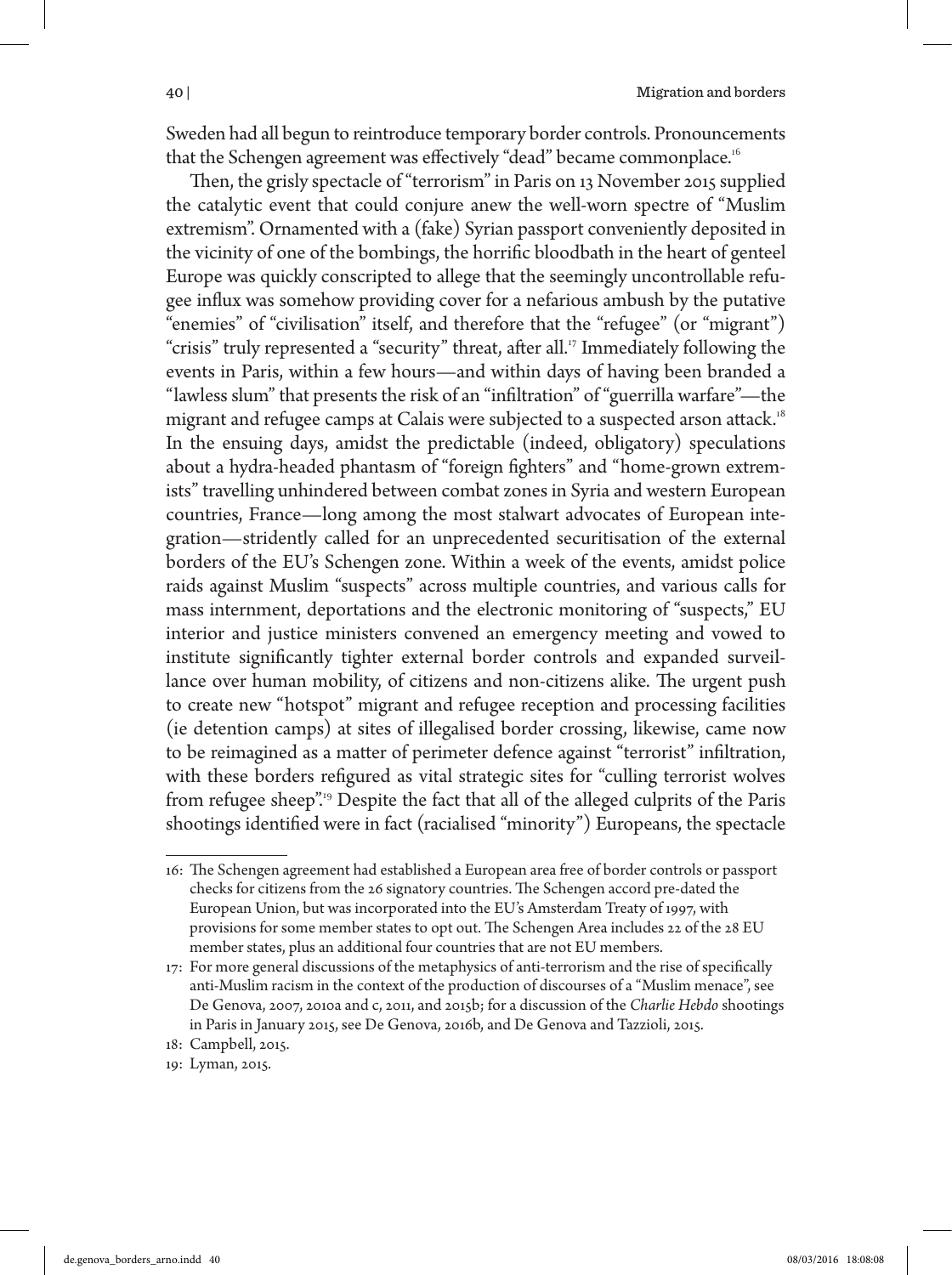of terror nevertheless served quite effectively as a virtually unquestionable pretext for dramatically reinvigorated border enforcement.

Soon thereafter, following the Paris events and numerous other incidents in 2015 that fashioned the figure of Europe's "Muslim" other in securitarian terms (as a "threat" of religious "fundamentalism," "fanaticism" and "terrorism"), there followed the abrupt outbreak in January 2016 of a moral panic over multiple sexual assaults during the New Year's Eve festivities in Cologne. Allegedly perpetrated by "unruly mobs" of young men, casually characterised as being "of North African or Middle Eastern appearance" (and eagerly depicted as including recently arrived "asylum seekers"), this hysteria notably reinvigorated the racialisation of "Muslim" identity. In the face of these offences, the racialisation of "Muslims"/"Arabs" could now be represented in terms of unsavoury "cultural" differences that must be castigated and criminalised as transparently inimical to purportedly "European" values. Thus, once confronted with the palpable presence of recent arrivals of "Muslim" refugees and migrants, the apparent danger of "terrorism" was followed up with a much broader projection of gendered and sexualised menace, and "criminality" more generally. Even the tragic figure of three year old Alan Kurdi—the Syrian refugee boy whose death by border shipwreck became such a catalytic image in September—had by January (following the Cologne scandal) been viciously affiliated by the anti-Muslim racists of *Charlie Hebdo*  with the grotesque spectre of ape-like (Muslim male) sexual predators. Whereas "anti-terrorist" suspicion follows a rather *selective* logic that has been mobilised for the purposes of more stringent (external) border enforcement, the propagation of the idea of allegedly "uncivilised" ("Muslim") cultural difference has been promptly repurposed as a considerably more expansive problem of (internal) policing. Most importantly, the specific instances of sexual harassment and sexual predation have been immediately and emphatically conjoined to arguments for new powers to hasten the deportation of any and all "criminal" asylum seekers. Thus, refugees, formerly (if very briefly) figured as "deserving" of compassion and protection, have been very rapidly refashioned—first as potential "terrorists" who surreptitiously infiltrate the space of Europe, and then as potential "criminals" or rapists who corrode the social and moral fabric of "Europe" from within.

## **Border struggles**

Notably, brutal border spectacles of "exclusion" have often exposed their own obscene dynamics of subordinate (illegalised) migrant "inclusion".<sup>20</sup> The various deployments of troops or riot police against migrants and refugees, the construction of razor wire barricades and assaults against migrant and refugee families

<sup>20:</sup> De Genova, 2013.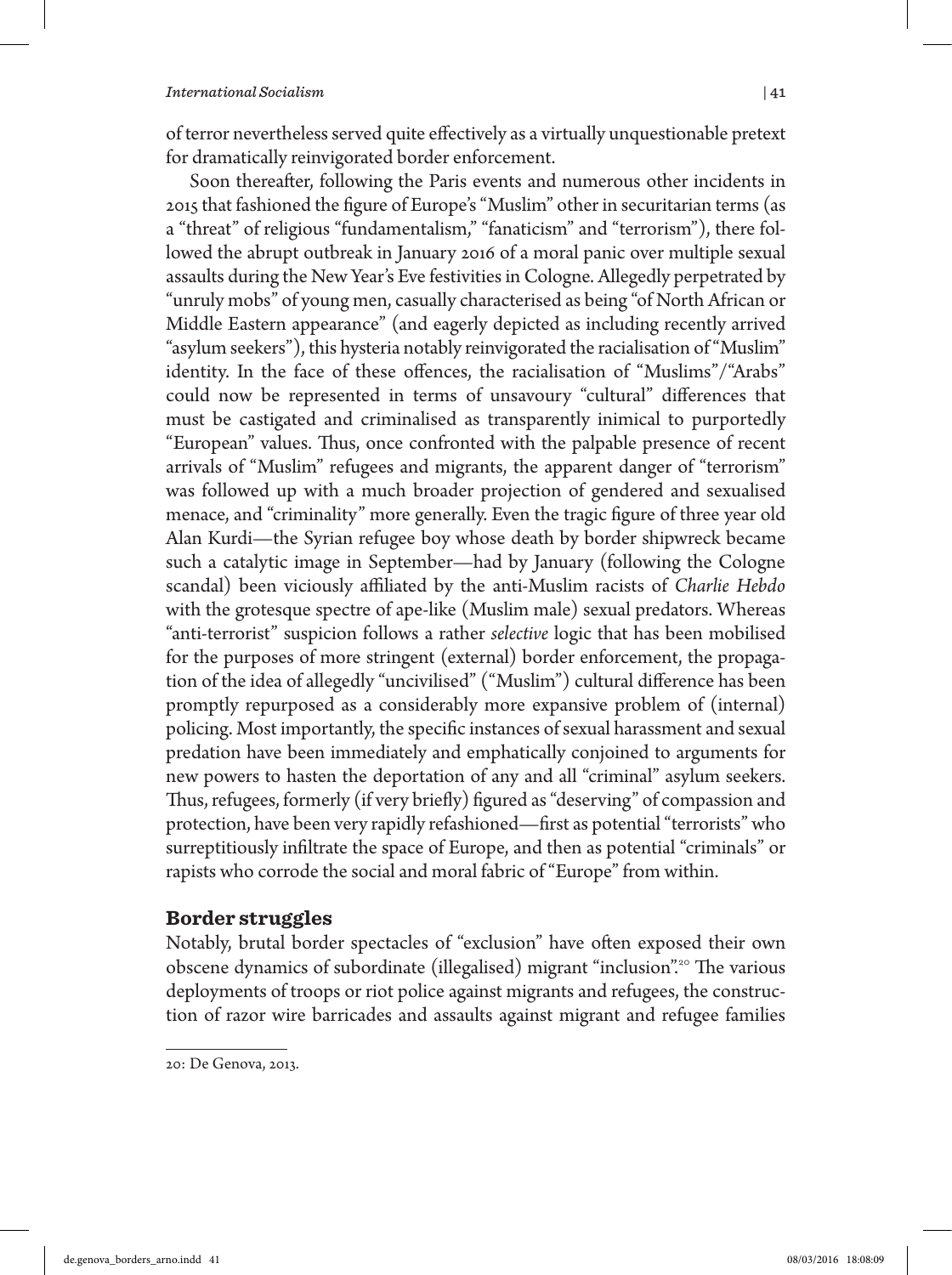with tear gas, stun grenades and rubber truncheons, have been intermittently alternated with the outright facilitation of these same migrant movements through the provision of bus caravans and trains to expedite transit onward. Hence, state tactics of bordering have been abundantly shown to be convulsive *reaction formations*, responding always to the primacy of the sheer *autonomy of migration*. <sup>21</sup> This was perhaps nowhere more dramatically manifest than the self-mobilisation on 4 September 2015 of refugees and migrants who had been encamped in Budapest's Keleti railway station. Hungarian riot police had begun to deny migrants access to trains by which they aspired to travel on to Austria and Germany and had attempted forcibly to evacuate some of them. Following various skirmishes with the riot police in the makeshift refugee camp in the train station, and then a devious re-routing of trains by the authorities toward "transit" (detention) camps outside of the city, at least 1,000 migrants and refugees chanting "Freedom!" indignantly coalesced into an ad-hoc protest march (quickly designated the "March of Hope"). Following the determined leadership of a onelegged man, they proceeded onto a six-lane highway leading out of the country. This action promptly culminated in the Hungarian state authorities' capitulation and compliance, albeit cynical and self-serving, with the urgency of the refugees' determination to move freely forward on their chosen itineraries. The march was provided a police escort and then buses that would transport the unruly refugees and migrants further along on their journeys toward the next border. Likewise, Austria and Germany promptly confirmed that their borders were open.<sup>22</sup>

Just the day before, Hungary's right wing prime minister Viktor Orbán had proclaimed that Europe's putative magnanimity towards refugees and migrants was "madness," and argued that his attempts to close the border with Serbia with a razor wire fence were a matter of defending Europe's "Christian roots" against a Muslim menace.<sup>23</sup> Orbán has repeatedly declared baldly that Hungary does not welcome the prospect of granting residence to refugees, and Muslim refugees in particular. Earlier in the summer, Hungary had already announced its refusal to honour the Dublin regulation (by which other European signatory states could deport refugees to Hungary if they had first been registered as asylum claimants there). In short, much like Italy, Malta, Greece and Bulgaria previously, Hungary—now as a "frontline" defender of the borders of the EU—had

23: Traynor, 2015b.

<sup>21:</sup> For contributions to the elaboration of the critical concept of the "autonomy of migration," see Mezzadra, 2011; Mezzadra and Neilson, 2013; Moulier Boutang, 1998; Moulier Boutang and Grelet, 2001. See also Bojadžijev and Karakayali, 2010; De Genova, 2010d; Karakayali and Rigo, 2010; Mitropoulos, 2006; Papadopoulos, Stephenson and Tsianos, 2008; Tsianos and Karakayali, 2010.

<sup>22:</sup> Hartocollis, 2015. See also Kasparek and Speer, 2015.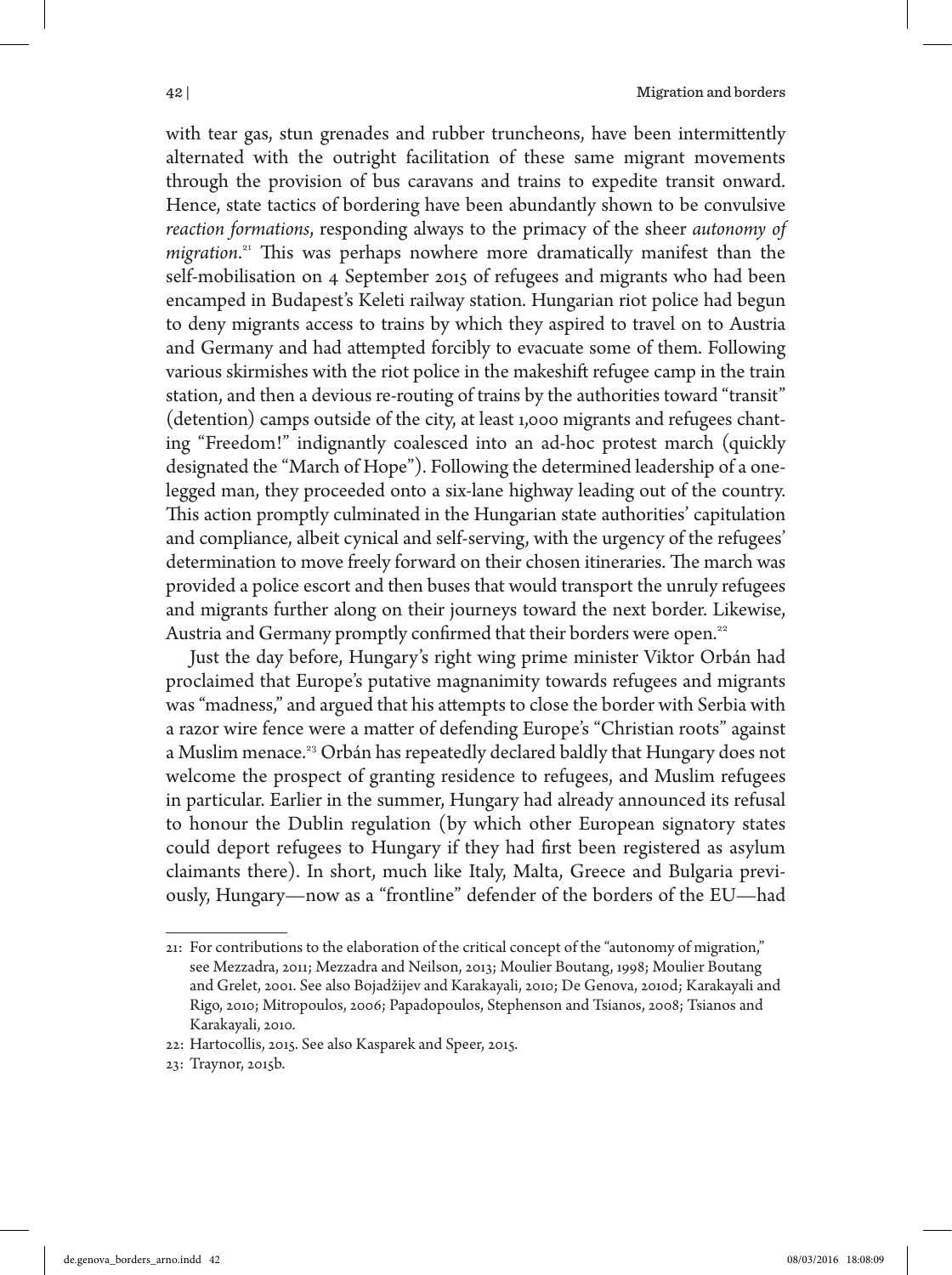#### *International Socialism*  $|43\rangle$

come actively to resist the imperative that it do the proverbial "dirty work" of insulating the wealthiest EU member states from migrant and refugee mobilities seeking ultimately to resettle where they would have better prospects.

Such junior partners in the fragmented and externalised bordering of "Europe"—including EU member states (such as Hungary), non-EU European states (such as several Balkan countries), and "non-European" states subcontracted to pre-empt migratory movements before they ever reach European territory (from Turkey through North Africa, and even several sub-Saharan African countries)—have been poignantly depicted as "wardens of the European border regime".<sup>24</sup> Indeed, as in the case of Hungary, the more aggressive tactics in Europe's extended border zones have sometimes served proactively (and cynically) to redirect human mobilities onward toward other borders within other states' jurisdictions. Then, in September, Hungary instituted emergency legislation in the border zone that threatened all border crossers with up to three years imprisonment, in flagrant disregard for any and all petitions for asylum—in an extravagant gesture of renewed commitment to its assigned role in enforcing the borders of "Europe". "Paradoxically", as Bernd Kasparek and Marc Speer underscore, "Hungary is now being pilloried for its callous attempts at maintaining the rules of the European border and migration regime, while Germany, regardless of its role as architect and driving force of that very regime, wins worldwide acclaim for its humanitarian stance".<sup>25</sup>

Indeed, after having initially opened their borders to the mass movement of refugees and migrants, Austria and Germany were later prompted to reinstitute their own border controls in the face of the sheer volume and velocity of human mobility through Hungary, in order to better "manage" the "crisis". Most importantly, despite their more draconian proclivities, Hungarian authorities opted to do nothing in the face of the refugees' defiant march through Budapest except assist them on their way towards the border with Austria. Thus, the example of Hungary is merely the most dramatic instance of a recurrent vacillation between vicious violence and begrudging complicity on the part of state powers

<sup>24:</sup> Ataç and others, 2015. On the wider topic of the externalisation of the borders of the EU, see Andersson, 2014; Bialasiewicz, 2012; Casas-Cortes, Cobarrubias, and Pickles, 2011; Tsianos and Karakayali, 2010; Walters, 2009.

<sup>25:</sup> Kasparek and Speer, 2015. Subsequently, it was indeed Germany's Chancellor Angela Merkel who re-initiated negotiations between the EU and Turkey that sought to reward Turkey with at least  $\varepsilon_3$  billion in exchange for an expanded role in policing the external borders of the EU and the more effective containment of more than two million Syrians and other refugees and migrants. As Merkel put it, such measures would help to "keep people in the region", which is to say, keep them out of Europe. In addition, the EU re-opened stalled negotiations regarding an extension of visa-free travel privileges to (qualifying) Turkish citizens, as well as the larger question of Turkey's prospective admission to EU membership—Kanter and Higgins, 2015.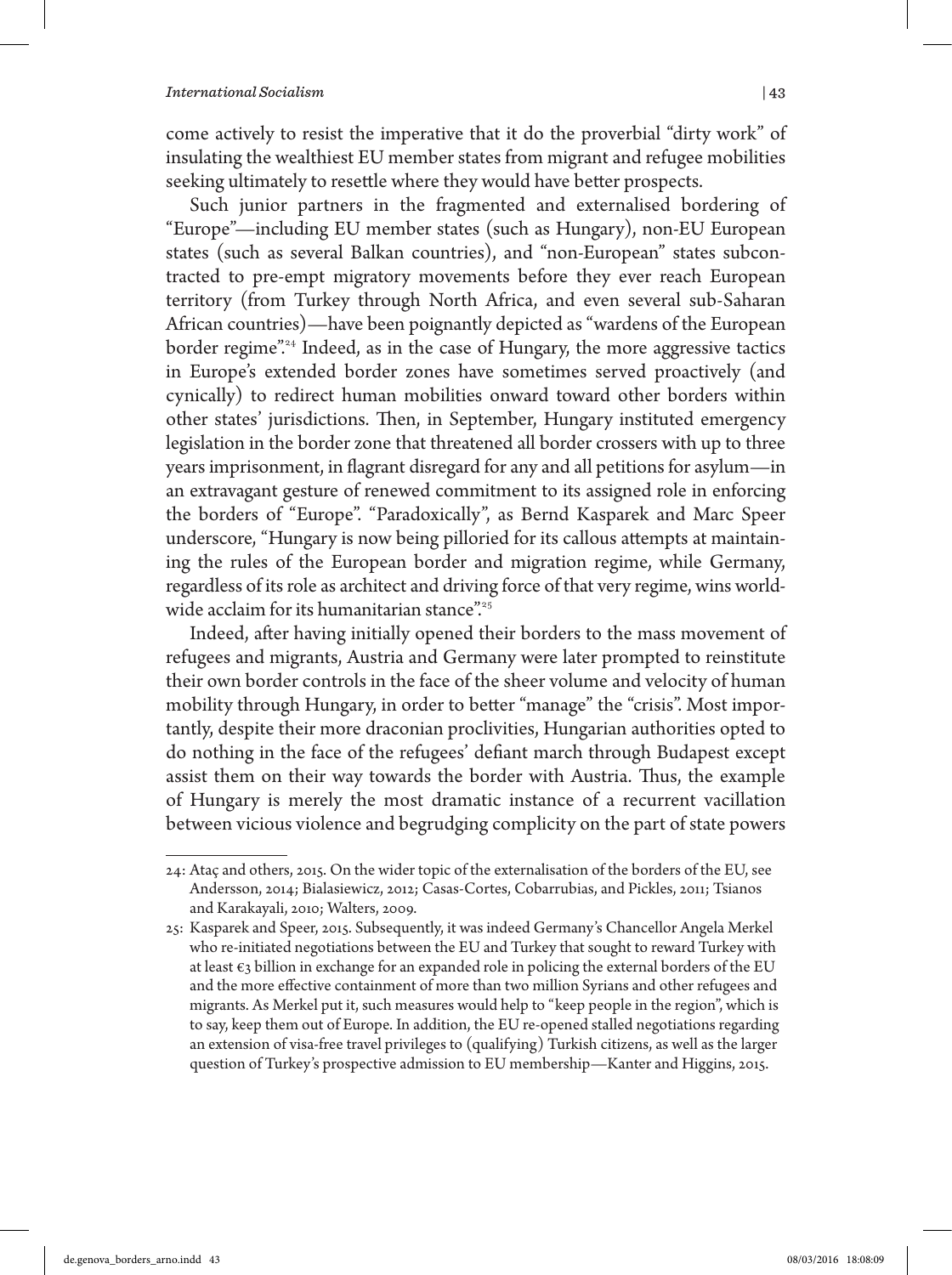seeking to reinstitute Europe's borders in the face of the veritable incorrigibility of migrant and refugee movements. The "crisis" of border control and "migration management" may therefore be seen to be a crisis of state sovereignty that is repeatedly instigated, first and foremost, by diverse manifestations of the autonomous subjectivity of human mobility itself.

What is fundamentally a moment of governmental impasse—in short, a "crisis" of territorially-defined state power over transnational, cross-border human mobility—has been mobilised and strategically deployed as "crisis" for the reconfiguration of tactics and techniques of border policing and immigration and asylum law enforcement. The uneven geopolitics of policing the borders of "Europe" and the heterogeneous tactics of various nation states for managing the resultant "crisis", as we have seen, have riddled the project of European integration and border harmonisation with its own irreconcilable contradictions. Meanwhile, EU citizens have mobilised solidarity campaigns under the banner of "Refugees Welcome" and, most poignantly, organised automotive caravans to openly provide material and practical assistance to refugees in the completion of their cross-border journeys from Hungary into Austria and Germany, in flagrant defiance of legal prohibitions that would construe such acts of compassion and solidarity as the "trafficking" or "smuggling" of "illegal" migrants, and hence as criminal offences. These actions have only served to amplify and telescope the fracture between the power of European states and large numbers of their own citizens who sided with the migrants' and refugees' struggles.<sup>26</sup> In other words, such solidarity movements help to underscore a fracture between the presumptive sovereignty of state powers and the communities otherwise figured as the polities from which such claims to sovereign power are purported to be "democratically" derived. Thus, the larger conflictive processes of bordering "Europe" have generated a still larger political crisis for the European Union more generally. In this regard, it is the incorrigible autonomy of migration that has instigated a crisis for "Europe" as such.

## **A question of "Europe"**

It is not difficult to see that the strategies and tactics of bordering, even when they are anticipatory and presumably regulatory—that is, whether they are intended to preempt or, alternately, to facilitate or even proactively channel one or another formation of border crossing—are always themselves embedded within larger *reaction formations*. In other words, the tactics of bordering can be understood to be reactions because they are *responses* to the prior fact of human mobility on a global scale, and consequently take shape in reaction to all the unpredictable and incorrigible dimensions of the elementary subjectivity and *autonomy of migration*.

<sup>26:</sup> Ataç and others, 2015; Doppler, 2015; Kasparek and Speer. 2015; Stierl, 2015.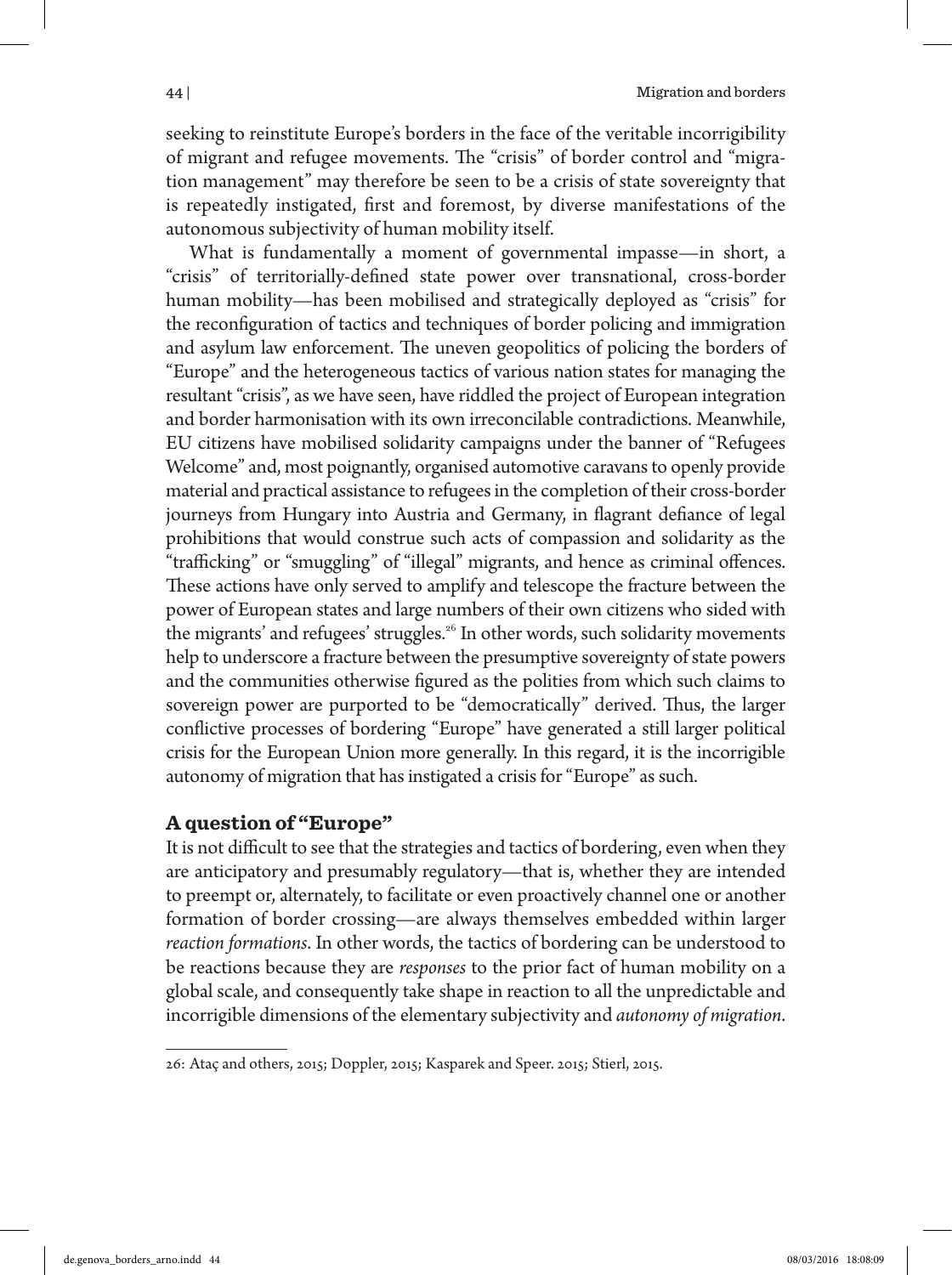The profound source of the intractable "crisis" of migration in Europe must consequently be seen as a veritable *struggle* over the borders of Europe—migrants' and refugees' struggles to realise their heterogeneous migratory projects by exercising their elementary freedom of movement, thereby appropriating mobility, transgressing the border regime as well as the struggle of European state powers to subdue and discipline the autonomy of migration.<sup>27</sup>

Notably, the European border "crisis" has commonly been depicted in depoliticising language as a "humanitarian" crisis with its root causes always attributed to troubles "elsewhere", usually in desperate and chaotic places ostensibly "outside" of Europe. These putative "elsewheres", beyond the borders of Europe, are systematically represented as historically sanitised, which is to say, shorn of their deeply European (post)colonial histories as well as disarticulated from the European political and economic interests implicated in producing and sustaining their fractured presents. The refugees and migrants whose mobilities may be productively understood to appropriate the space of "Europe" nevertheless most commonly originate from places across Africa, the Middle East and Asia that were formerly the outright or de facto colonies of European masters.<sup>28</sup> In effect, migrants arriving in Europe today, much as has been true for several decades, originate from places that were effectively mass-scale prison labour camps where their forebears collectively contributed to producing the greater part of the material basis for the prosperity, power and prestige of Europe historically. Virtually all migrations and refugee movements that today seek their futures in Europe have been deeply shaped by an indisputably *European* (colonial) past. Furthermore, particularly for those who flee the devastation of war and military occupation or civil war—from Afghanistan or Iraq to Syria, Libya, Somalia or Mali (to name but a few)—the expansive human consequences of what Derek Gregory has incisively called the (US dominated, global) "colonial *present*" are likewise inextricable from their entrenched and enduring European ("post"-colonial) entanglements.<sup>29</sup> Consequently, with the imposition, enforcement and continuous reconfiguration of a "European" border over the last decades, a brave new "Europe" has, in effect, been busily redrawing the colonial boundary between a "European" space largely reserved "for 'Europeans' only" and the postcolonial harvest of centuries of European exploitation and subjugation.<sup>30</sup> It is a new Europe fortified by very old and morbid cruelties.

<sup>27:</sup> See Ataç and others, 2015; Garelli and Tazzioli, 2013; Karakayali and Rigo, 2010; Kasparek and Speer, 2015; Tazzioli, 2015b.

<sup>28:</sup> De Genova, 2016a; Garelli and Tazzioli, 2013; Garelli, Sossi, and Tazzioli, 2013; Mezzadra, 2006; Tazzioli, 2015b.

<sup>29:</sup> Gregory, 2004. See De Genova, 2010a.

<sup>30:</sup> De Genova, 2010c, and 2016a; see also van Houtum, 2010; and van Houtum and Pijpers, 2007.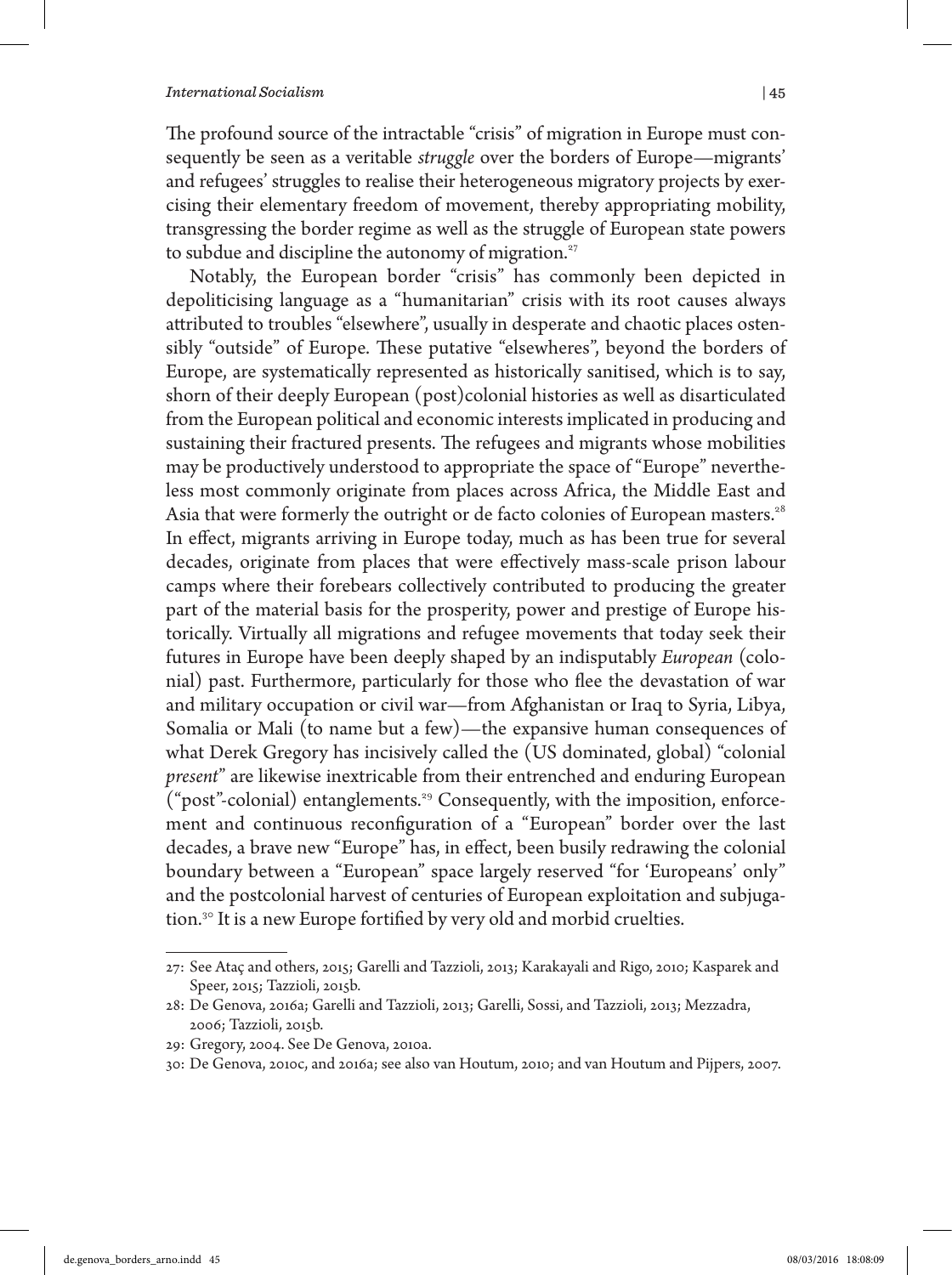The spatialised partitioning of "Europe" from its putative "outside" notably begins *within* Europe itself, where the borders of "Europe" and the boundaries of "European"-ness have repeatedly been reinstituted in the uneasy borderlands that extend eastward. The legacies of the Cold War have ensured that some regions of "the East" of Europe have been, and largely remain, a crucial reserve of migrant labour, both within and across the borders of EU citizenship and mobility.<sup>31</sup> This is particularly pertinent with regard to the Balkans, as Europe extends eastward towards Turkey as perhaps the most enduring Orientalised frontier. Hence, the recent prominence of the "Balkan route" for migrant and refugee movements has been haunted by the awkward fact that several European countries themselves have yet to be admitted into the self-anointed circle of genuine and proper "European"-ness. Moreover, while there are intimations that some of these illegalised mobile subjects (Syrians in particular) may ultimately be recognised to be credible and worthy recipients of the status of "refugees," there are concurrent and insistent assurances by various European authorities that speedy deportation will be the rightful fate for others who may be rejected as mere "migrants", notably including those originating in the Balkan countries themselves.<sup>32</sup> The duplicitous insinuation here is that the devastating effects of the internecine violence of the Yugoslavian civil wars can now be assumed to be simply over and done with, and consequently that human mobilities from the Balkan region are purely "economic" in motivation. In addition, we must also be alert to the systematic deployment of "Balkan" and other "eastern European" regional or national-origin categorisations as evasive euphemisms for Roma ("Gypsy") identities, in particular.<sup>33</sup> As one of the foundational and constitutive "internal" racial others of Europe, the Roma are now reconstructed anew as a mobile (racialised, criminalised) menace to the stability and integrity of (western) European "civilisation", whose flight from protracted poverty and entrenched marginalisation must not even conceivably be apprehensible as the mobility of "refugees" fleeing institutionalised persecution and structural violence *in Europe*. 34

Consequently, the "crisis" of European borders is eminently political, in manifold ways. Most importantly, these struggles expose the fact that the borders of "Europe" are never reducible to anything resembling immutable, integral, internally consistent or objective boundaries corresponding to any self-evident

<sup>31:</sup> Dzenovska, 2013.

<sup>32:</sup> Indeed, on 18 November 2015, EU member states Slovenia and Croatia, followed by non-EU countries Serbia and Macedonia, abruptly closed their borders to any would-be "asylum seekers" who could not provide identity documents confirming that they came from Syria, Iraq or Afghanistan—effectively segregating refugees according to national origin.

<sup>33:</sup> Fox, 2013; Grill, 2012; Hepworth, 2012.

<sup>34:</sup> Fekete, 2014; Hepworth, 2015; van Baar, 2011.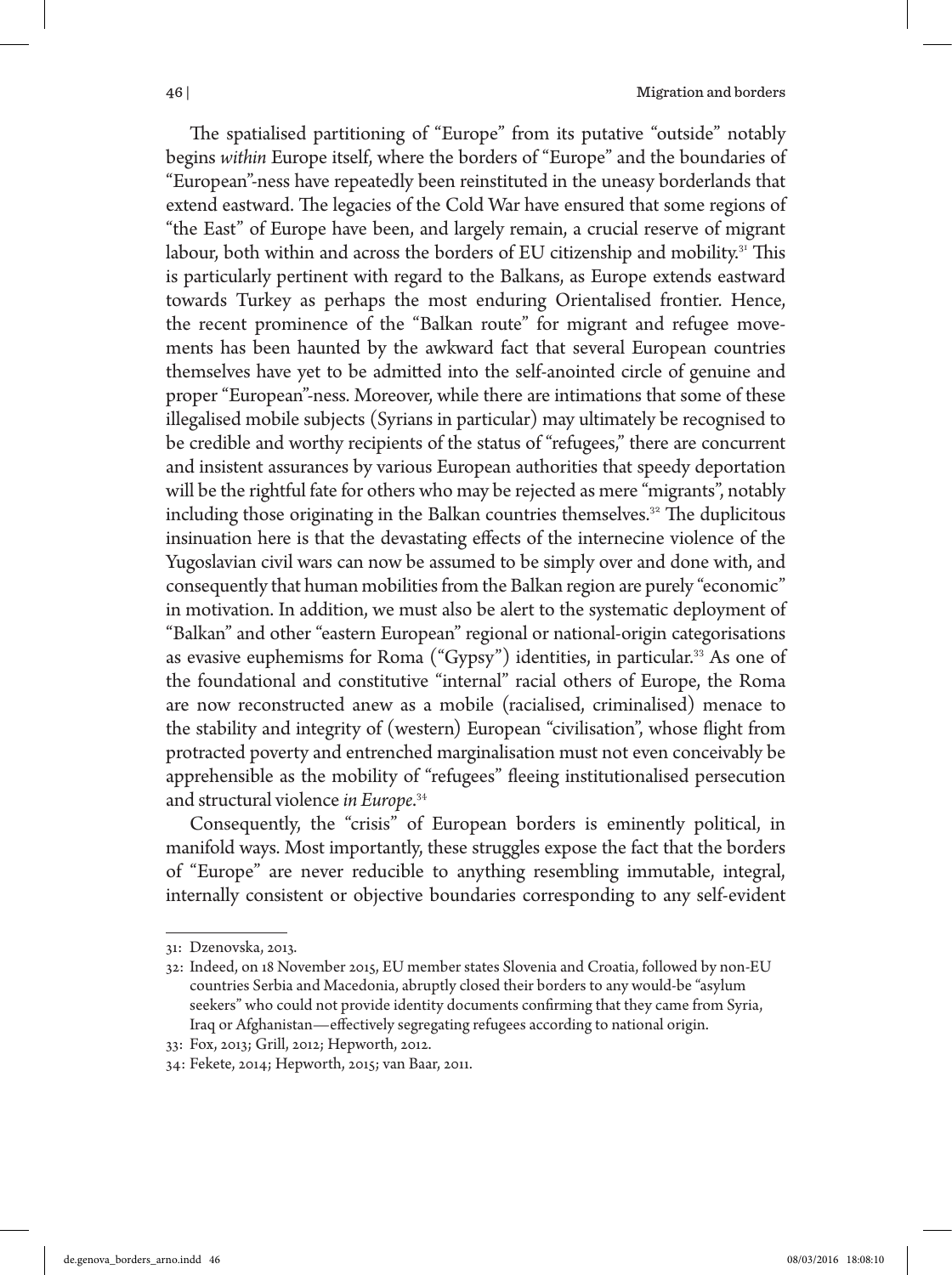#### *International Socialism*  $|47\rangle$

"natural" fact of physical geography. Nor can these European borders be apprehensible as simply the outward projections of a stable and coherent centre, whereby the socio-political, "cultural" or "civilisational" identity and spatial integrity of "Europe" may be presupposed in contradistinction to a variety of othernesses "beyond" or "outside" the ostensible limits demarcated by those boundaries. Instead, Europe's borders, like all borders, are the materialisations of socio-political relations that mediate the continuous production of the distinction between the putative "inside" and "outside," and likewise mediate the diverse mobilities that are orchestrated and regimented through the production of that spatial divide. Thus, with respect to the abundant inequalities of human mobility, the borders of "Europe" are simultaneously entangled with a global (postcolonial) politics of race that redraws the proverbial colour line and refortifies "European"-ness as a racial formation of whiteness, and a comparably global (neoliberal) politics of transnational labour mobility and capitalist labour subordination that produces such spatialised (and racialised) differences, above all, to capitalise upon them.<sup>35</sup>

To the extent that the European Union entails a transnational and partially supranational juridical and political formation, however, with an extraordinarily variegated and graduated spectrum of differential (and never perfectly harmonised) arrangements that regulate and modulate its "internal" and "external" relations, a high degree of instability and mobility is inherent in the very existence of the externalised and virtualised borders that may now be characterised as "European". Thus, "Europe" presents to us today a transnational and intercontinental laboratory for the neoliberal regimentation and subordination of human powers and freedoms in relation to the space of the planet.

For many illegalised "asylum seekers", braving the horrors of the European border regime comes only after fleeing from all manner of atrocities, persecution and misery in their countries of origin and, commonly, also in numerous other countries of "transit", crossed en route to Europe, which have been materially and practically incorporated to various extents into the externalised policing of the frontiers of "Europe". For most of these same refugees as well as many others who migrate in the quest to make a better life for themselves and their loved ones, the vicious severities of this extended and expansive European border-zone present a fierce endurance test, a preliminary apprenticeship in what promises to be a more or less protracted career of migrant "illegality", precarious labour and deportability.<sup>36</sup> However, whether these mobile subjects come to be governed as "refugees" or "migrants", their needs, desires, and aspirations always supersede this death-defying obstacle course—albeit, at times, at the cost of their lives.

<sup>35:</sup> De Genova, 2016a; De Genova and Tazzioli, 2015.

<sup>36:</sup> De Genova, 2015a; see also De Genova, 2002 and 2010b.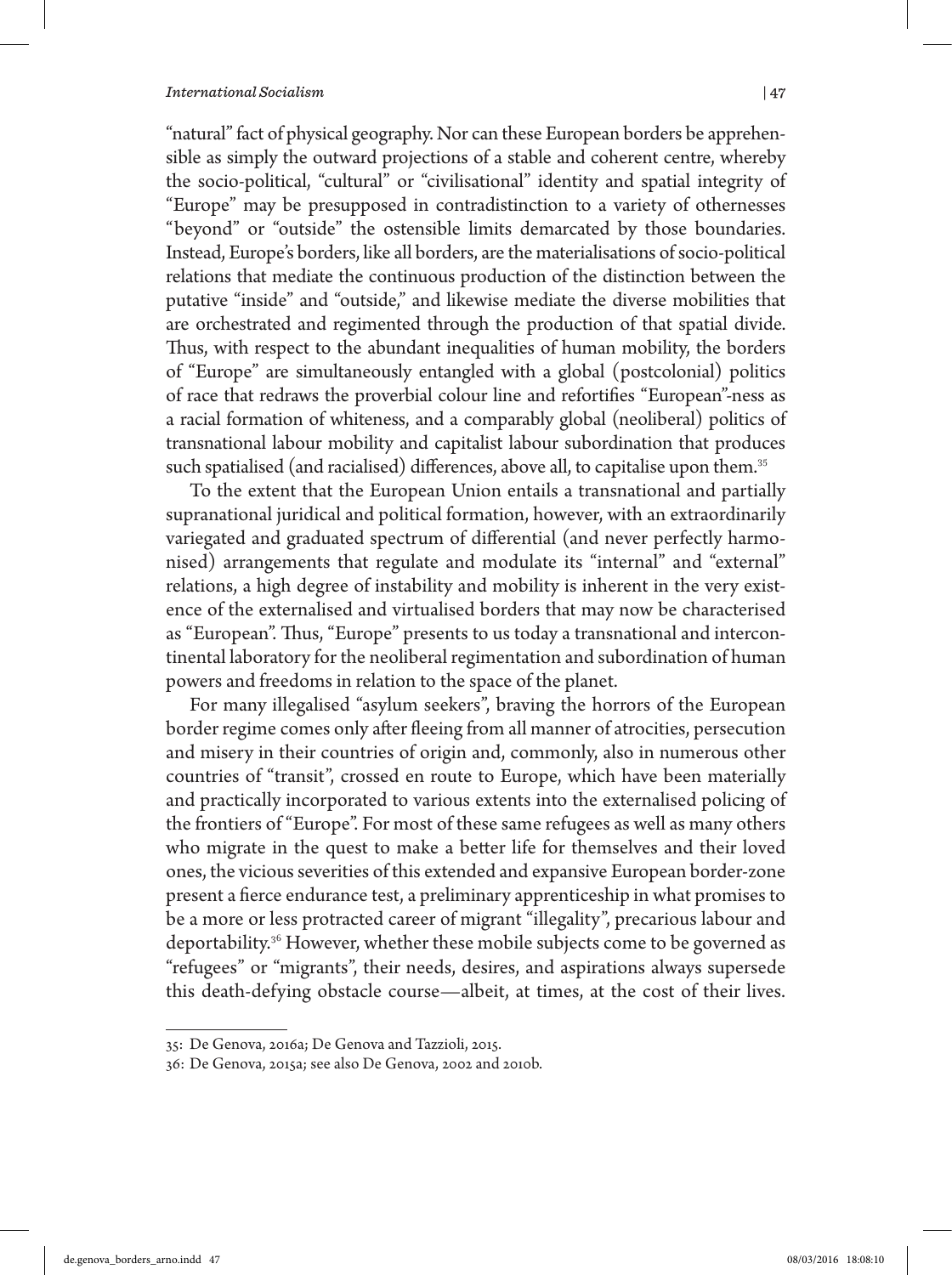Little surprise, then, that one mode of critical response to the European border regime's ultimate responsibility for the April shipwreck was to invoke an analogy with the premier slogan of contemporary African American civil rights struggles in the United States—*Black Lives Matter*—by insisting that *Migrant Lives Matter*. Here, we are reminded that in the European context, the very figure of migration is racialised, even as dominant discourses of migration in Europe systematically disavow and dissimulate race as such.<sup>37</sup> Haunted as Europe's borders are by this appalling proliferation of (almost exclusively non-European/non-white) migrant and refugee deaths and other forms of structural violence and generalised suffering, anyone interested in the politics of class and race today cannot avoid confronting the urgent and anxious question of the borders of Europe, and therefore must inevitably come to recognise that the question of Europe itself has become inextricable from the question of migration.<sup>38</sup>

A genuinely critical examination of borders and migration in Europe unsettles and destabilises "Europe" as taken for granted assumption, and instigates a confrontation with the problem of "Europe" itself.<sup>39</sup> Much as the borders of Europe have been instituted and are constantly being policed for the sake of stabilising and purportedly "protecting" the space of "Europe"—first and foremost, and above all, as a preserve for the presumable birthright entitlements of "Europeans"—the unrelenting struggle over the autonomous mobility of "non-Europeans" across those symbolic and material boundaries continuously instigates a restaging of the borders of "Europe" as sites of their own subversion, and concomitantly, as the scene for the spectral undoing of "Europe" itself. The borders of Europe therefore present a premier site for the enactment and disputation of the very question of and about "Europe": the question of "Europe" itself has become inextricable from the question of migration.

### **Theorising the migrant-refugee-border "crisis"**

In the foregoing, I have already begun to introduce a series of crucial concepts that can serve the task of sustaining a viable critique. Now, I would like to approach our subject anew through a series of more directly, explicitly and emphatically theoretical gestures.

Borders are not inert, fixed or coherent "things". Rather, as in Marx's analysis of capital, borders are better seen as socio-political *relations*. What is at stake in these relations, which are indeed relations of *struggle*, is the rendering of borders

<sup>37:</sup> Balibar, 1991a, b and c, 1992, and 2004b; De Genova, 2010c; 2016a and b; Goldberg, 2006.

<sup>38:</sup> Ataç et al, 2015; Balibar, 1991a,b and c, 2002, 2004a and b; De Genova, 2016a; Karakayali and Rigo, 2010; Mezzadra, 2006; Tazzioli, 2015b; Walters, 2009.

<sup>39:</sup> De Genova, 2016a.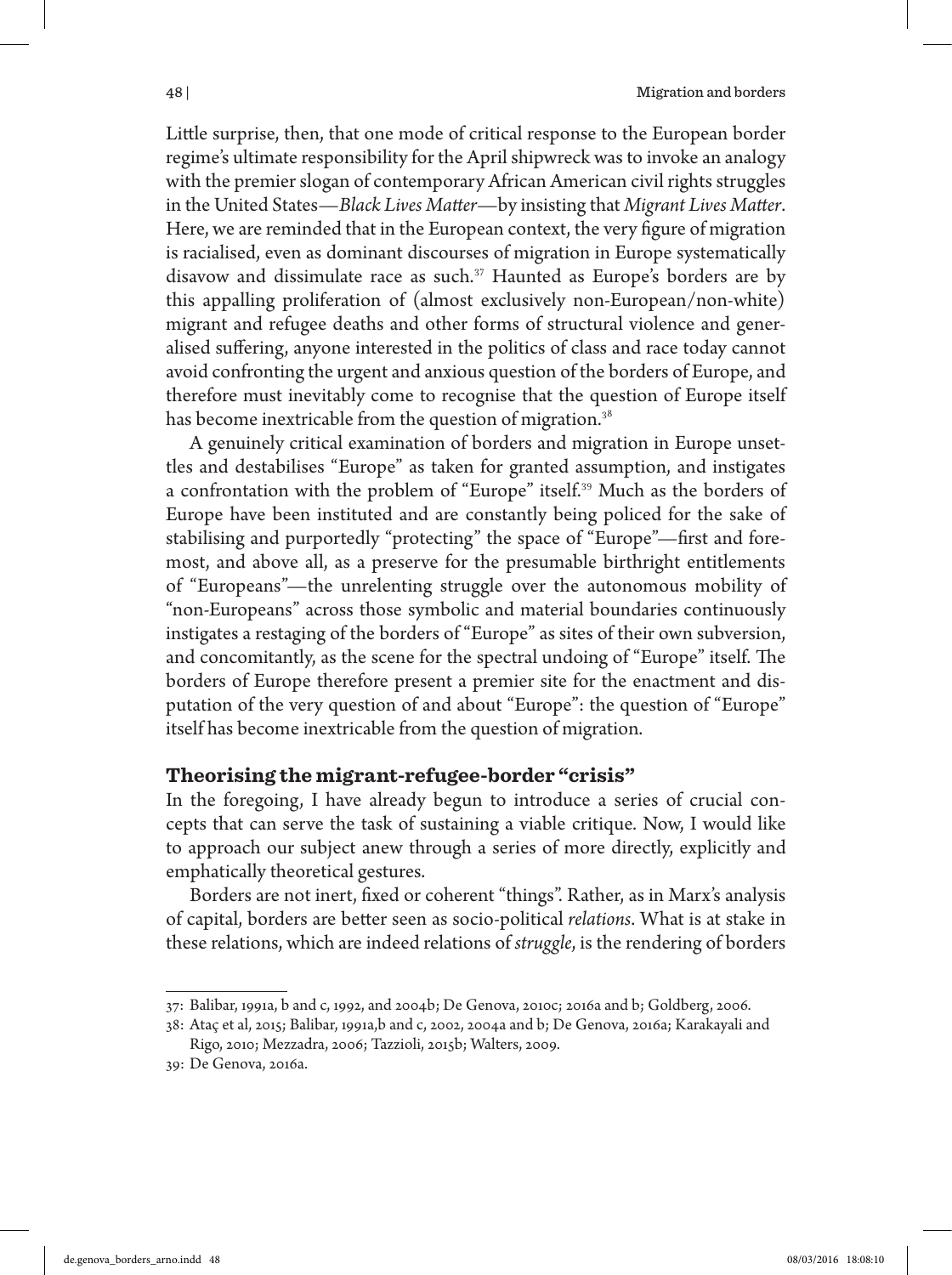#### *International Socialism*  $|49\rangle$

into seemingly fixed and stable thing-like realities with a semblance of objectivity, durability and intrinsic power. Thus, the agonistic coherence and ostensible fixity of borders—their thing-like qualities—only emerge as the *effect* of active processes by which borders must be made to appear *thing-like*. In other words, they must be continuously *objectified* through repetitive practices and discourses. This very process of transposing what is in fact always an unresolved social relation into the semblance of a durable objective reality, however, implies that the objectification of borders is inherently fraught and antagonistic. The struggles at and around borders are struggles over the open-ended process of continuously objectifying borders (the process of making borders into objects, or objective facts), and thereby lending them the fetishised quality of unquestionable realities with a power unto themselves.

The objectification and fetishisation of borders, therefore, may be best apprehended if we appreciate that *bordering* is indeed a verb, and signals a process of border-*making*. Simply put, bordering—border-making activity—involves productive activity, work, a kind of *labour*. The very acts and processes that produce borders, however, are the very same socio-political activity that subsequently comes to look like some sort of natural and inevitable result of borders as such. In other words, rather than see borders as the cumulative effect of the diverse acts of bordering (such as passport checks, policing, fences, etc)—instead of seeing "the border" as the *product* of all this work, in other words—we are induced to see all these heterogeneous human activities as merely subsidiary or derivative features that emanate from the apparently already-existing reality and objectivity of borders as such.

Once objectified thus, we may nevertheless recognise borders to be enduringly *productive*. Borders, in this sense, may be considered to be a kind of *means of production*—for the production of space, or indeed, the production of difference in space.<sup>40</sup> As enactments in and upon space, like any means of production, borders must themselves be produced and continuously re-produced. Yet, as a means of production, borders are generative of larger spaces, differentiated through the relations that they organise and regiment, facilitate or obstruct. Customarily, we have perhaps been inclined to conceive of these spatial differences as the differentiation of nation state spaces, but as the convulsive supra-national space of the EU or the historical spaces of empire readily confirm, territorially-defined spaces of state formation have always been historically specific, contingent and heterogeneous. Nonetheless, the differences that borders appear to naturalise—between "us" and "them," between "here" and "there"—are in fact generated precisely by the real incapacity of borders to sustain and enforce any rigid and reliable separations.

<sup>40:</sup> See, generally, Lefebvre, 1991.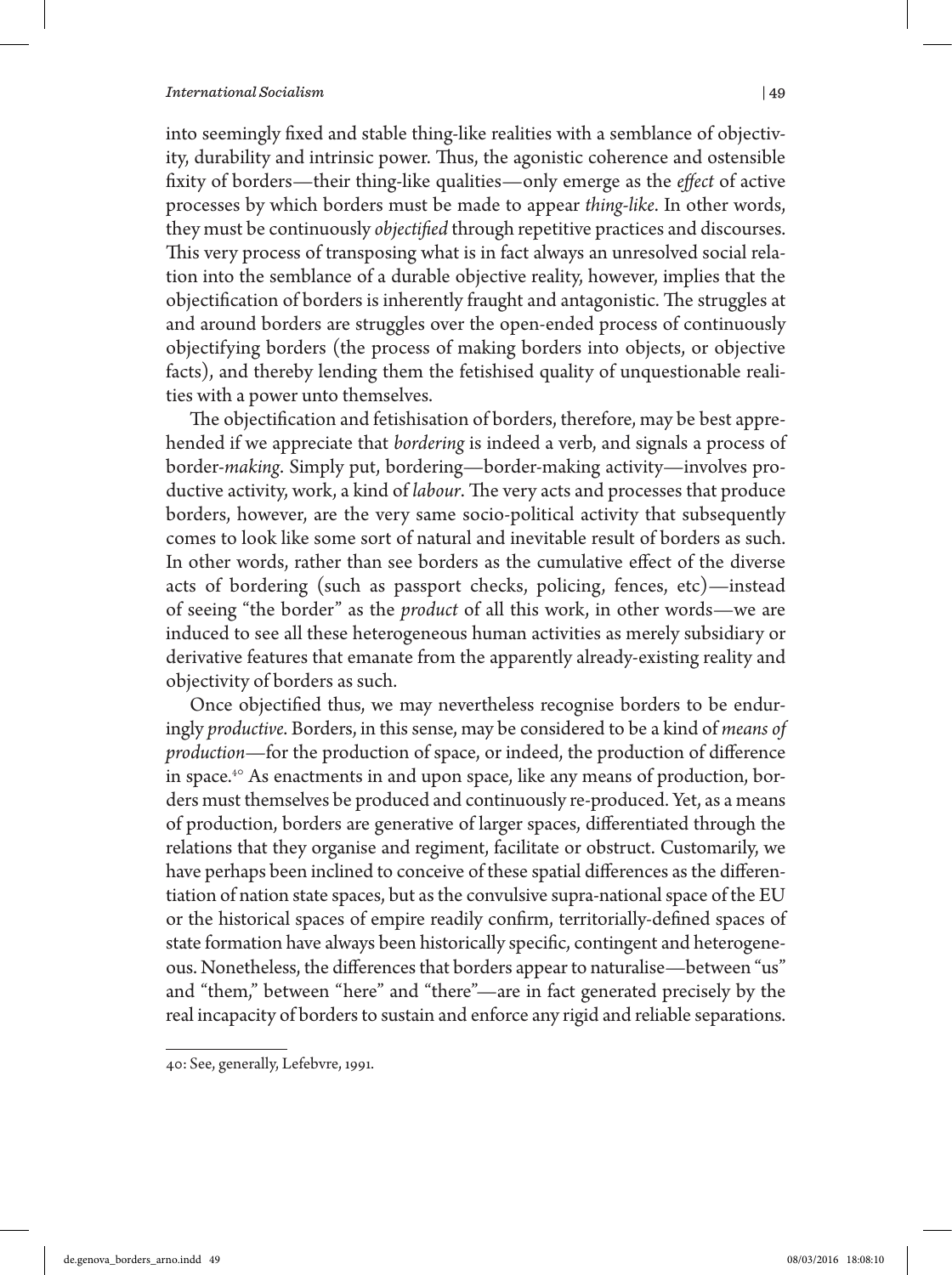Borders today seem to have become inextricable from migration, and are made to paradoxically appear to be both "the problem" and "the solution". Borders, then, are notably perceived to be always-already violated, and thus perpetually inadequate or dysfunctional, if not frankly corrupted. And this is true in spite of ever-increasing border securitisation; indeed, the securitisation of borders only intensifies the perception that they are in fact always insecure, supplying the premier site for staging the perpetual demand for more securitisation.<sup>41</sup> No number of borderzone arrests or deportations could ever be sufficient to sustain the semblance of "security" but rather only the seeming verification of a thankless and relentless task, a job that can never be completed.

Here, as I have already argued, human mobility always comes first. Much as the subjective (creative, productive) force of labour necessarily always precedes its objectification as capital, the primacy of the autonomy and subjectivity of human freedom of movement is a recalcitrant and obstreperous force that precedes and exceeds any border authority's capacities for comprehensive regimentation and control. Once bordered, which is to say, once subjected to one or another tactic of bordering, the autonomy and subjectivity of the varieties of human mobility that are thereby construed as *border-crossing* come to be known as "migration". Thus, the autonomy and subjectivity of human mobility always instigates the reaction formations of bordering that convert particular forms of human mobility into the bordered social formations that we come to know (only retrospectively) as "migration". Hence, if there were no borders, there would be no migrants—only mobility. As we have seen repeatedly with the recent translation of the putative "crisis" of the European asylum and migration regime into a veritable rebordering of the EU's Schengen zone of "free mobility" through the reinstituting of border checkpoints in the name of enhancing "control", the ubiquity of migrant mobilities comes first; the ubiquity of borders and the diverse panoply of new techniques and technologies of border policing and immigration enforcement come always as a response on the part of the state. Indeed, migration regimes signify precisely the *politicisation* of the elemental human freedom of movement by subjecting human mobilities to state power.

These processes of subordinating human mobilities to the sovereign power of states and border regimes are fundamentally implicated in the larger production of spatialised difference that I have identified with borders. That is to say, the bordering of mobilities is also a process for the production of difference, and its effects are differentially distributed. Therefore, although borders are ideologically constructed and celebrated as if their real purpose were simply "exclusion"—functioning as a barrier that "protects" what is inside by shutting out

<sup>41:</sup> De Genova, 2011.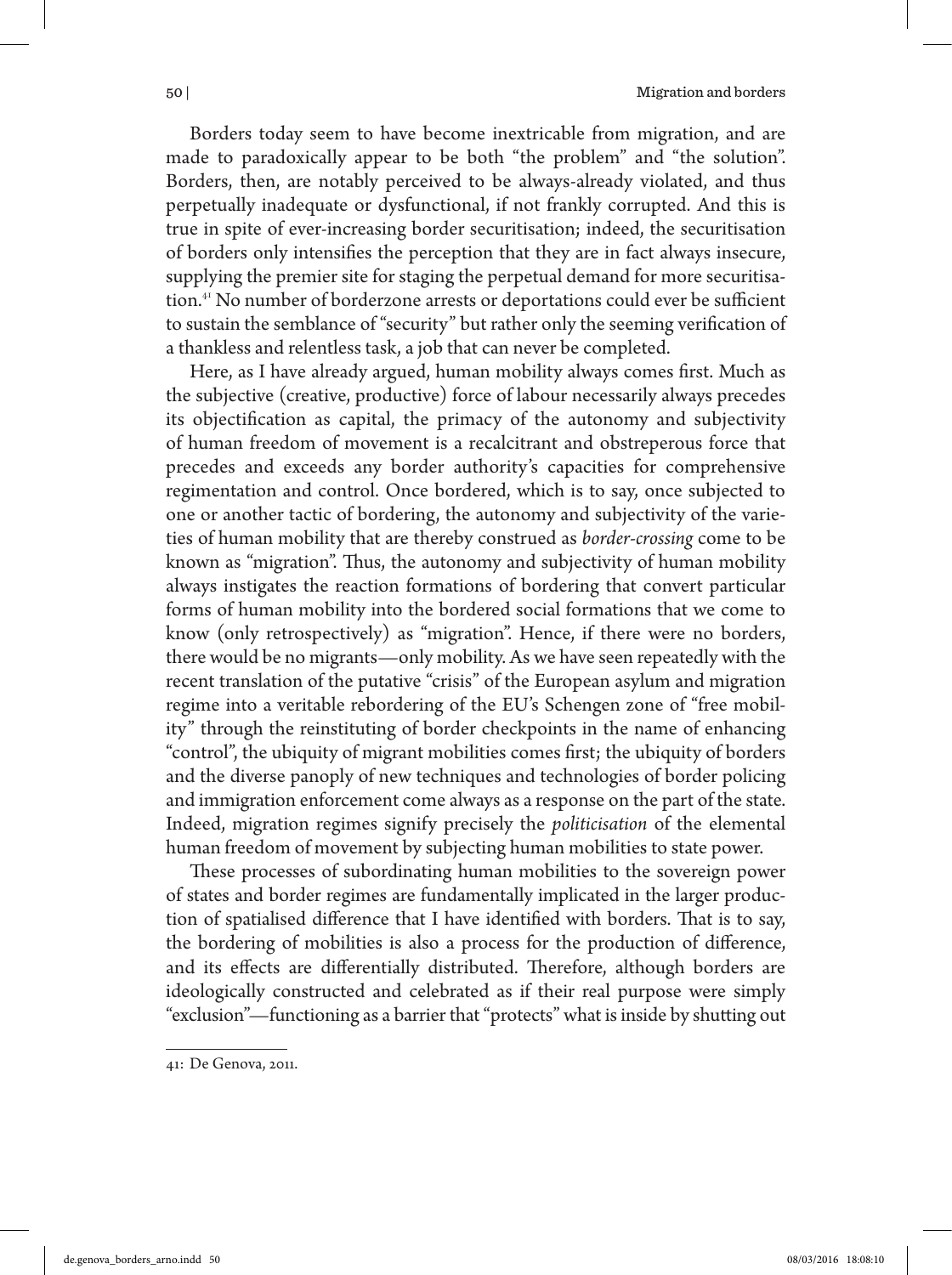what is outside—they operate in fact in ways that are much more equivocal, as amorphous zones that can be permeated and transgressed, and thus, as sites of encounter and exchange. In spite of the semblance of inadequacy or dysfunction, whereby borders appear to be wracked by "crises" because they are so persistently violated or transgressed, borders nonetheless serve quite effectively and predictably as *filters* for the unequal exchange of various forms of value.<sup>42</sup> The filtering character of borders is especially visible in those instances where the intensified enforcement of border crossings of easiest passage relegates illegalised migrant mobilities into zones of more severe hardship and potentially lethal passage, as we have seen with the conversion of the Mediterranean into a space of mass death. In a de facto process of artificial selection, these deadly obstacle courses serve to sort out the most able-bodied, disproportionately favouring the younger, stronger and healthier among prospective (labour) migrants, and disproportionately favouring men over women. The militarisation and ostensible fortification of borders, furthermore, prove to be much more reliable for enacting a strategy of *capture* than as mere technologies of exclusion. Once migrants have successfully navigated their ways across such borders, the onerous risks and costs of departing and later attempting to cross yet again become inordinately prohibitive.

The more extravagant border policing becomes, the more in fact it participates in what I have called the Border Spectacle—persistently and repetitively implicating the materiality of border enforcement practices in the symbolic and ideological production of a brightly lit *scene* of "exclusion" that is always in reality inseparable from an *obscene* fact of subordinate (illegalised) inclusion that transpires in its shadows.<sup>43</sup> Thus, in our efforts as radical activists to denounce the extremities and severities of plainly cruel modes of exclusion, we risk forfeiting the critical responsibility to also detect how *regulatory regimes produce regularities*. 44 Indeed, we risk failing to see that migrant "irregularity" ("illegality") is itself a very *regular* and predictable feature of the routine and systematic functioning of border and immigration enforcement regimes, and thus, we risk an unwitting complicity with the supreme monologue of the Border Spectacle itself, by recapitulating its dominant theme of "exclusion". Hence, rather than adopting political positions that treat borders as purely exclusionary and consequently promoting such slogans as "Open the borders!" in the (liberal) spirit of advocating greater "inclusion", what we really need to advance instead is the abolition of all borders as an elementary and defining feature of the capitalist

<sup>42:</sup> Kearney, 2004.

<sup>43:</sup> De Genova, 2013; see also De Genova, 2002, and 2005, pp242-249.

<sup>44:</sup>De Genova, 2015a.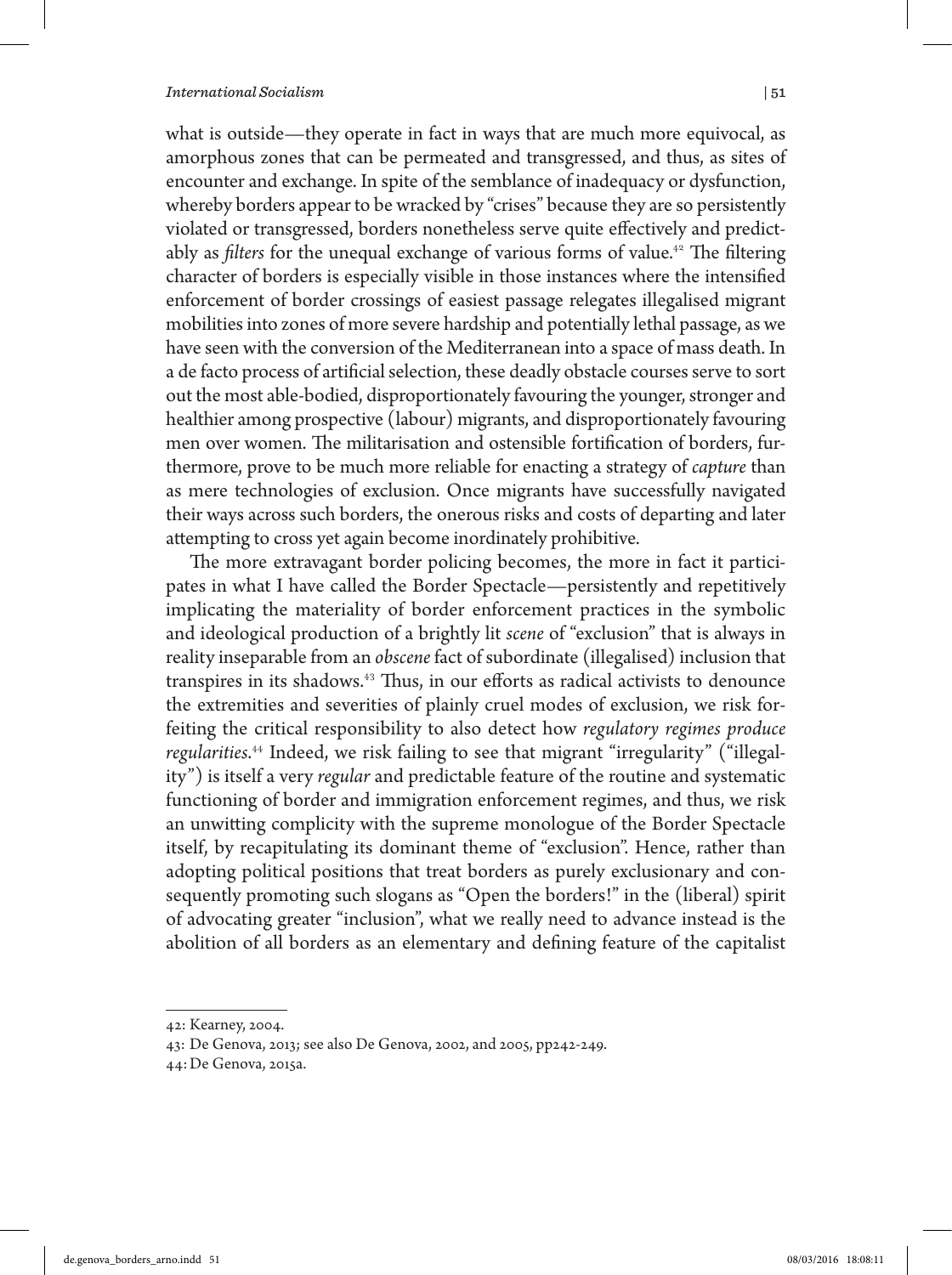state. Through borders, states legally and politically *produce* and *mediate* the social and spatial differences that capital may then capitalise upon and exploit.

Much of my previous work has similarly been dedicated to problematising any simplistic binary of "inclusion" and "exclusion," in part through the elaboration of the concepts of "inclusion through illegalisation"<sup>45</sup> and "inclusion through exclusion".<sup>46</sup> Here, it is important to underscore that the illegalisation or irregularisation of migrants—precisely, *as labour*—is always a kind of subordinate incorporation. This sort of inclusion may be best depicted as *obscene* precisely because it is not merely concealed, but also selectively revealed. What constitutes the obscene is not that it remains hidden but rather that it gets exposed. Thus, the spectacle of border policing stages the regulatory regime of immigration enforcement as always besieged by the inexorable "invasion" or "inundation" of "illegal" migrants, and in this manner routinely serves to verify precisely the regularity of "irregular" migrants' obscene inclusion and the sheer banality of their despised presence within the space of the state.<sup>47</sup>

If borders are productive of differences in material and practical ways, then it is crucial to note that they not only involve a *physics* (through the mobilisation of various practices and material technologies of bordering) but also sustain a definite *metaphysics*. The metaphysics of borders is centrally implicated in the particularisation of the political (as a feature of the global relation of labour and capital). Politics is thus made particular according to distinct histories of struggle in specific places. But the generalised dominant *form* for this global political relation involves a universalisation and normalisation of the "national" state form. The "national" (territorially defined and delimited) form of the state has therefore become the standard framework of "politics" in a nationalist world order. Simply put, borders constantly reinforce the ideological image of a world composed of "nations" and "national" states, to which all territory—and importantly, all people—must consistently and exclusively correspond. This metaphysics of borders plays a role on an effectively global scale. Indeed, we may be reminded here of Hannah Arendt's memorable depiction (following the Second World War) of "the new global political situation" as "a completely organised humanity" resembling a "barbed-wire labyrinth".<sup>48</sup> Borders, as we have come to know them, do not only distinguish the official outer limits of state territory and institute the division between one space of sovereign power and another, but also subdivide the planet as a whole. In so doing, borders also subdivide humanity

<sup>45:</sup> De Genova, 2002, p439, and 2005, p234.

<sup>46:</sup> De Genova, 2010b and c.

<sup>47:</sup> De Genova, 2013.

<sup>48:</sup> Arendt, 1968, pp297, 292.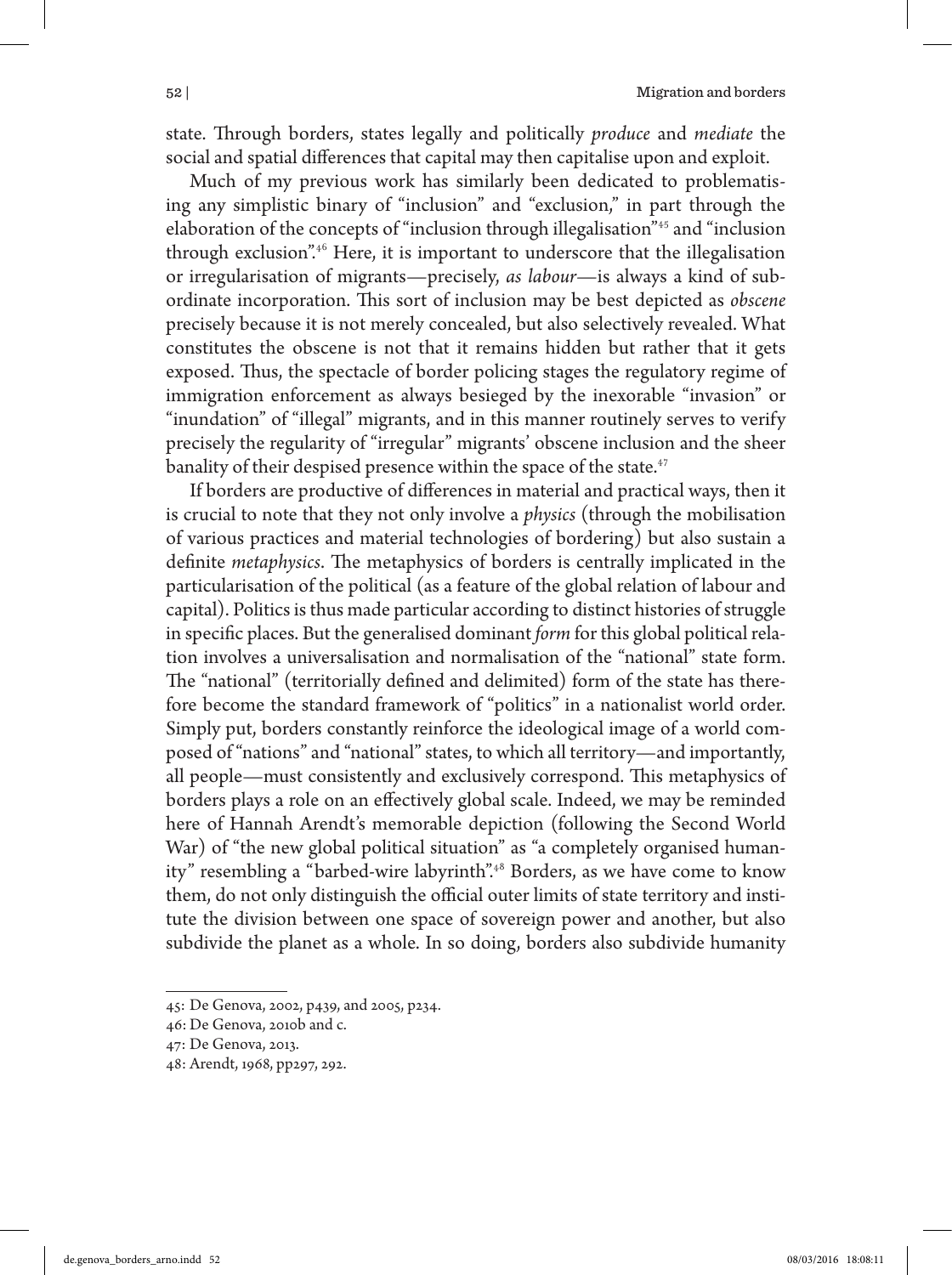as a whole.<sup>49</sup> Consequently, in a world where the workers truly have no country, they are nonetheless made to appear to be first and foremost the "nationals" (or "citizens") of one or another state.

Borders cross everyone, including those who never cross borders. As socialists, then, we must confront this fundamental problem: Will we finally become the (witting or unwitting) accomplices of border policing, even if only by uncritically adopting the nationalist standpoint of the state that presumes to act as the sovereign power behind any given border regime? Or alternately, as genuine internationalists, will we align ourselves conscientiously on the side of our own elementary freedom of movement and reject all (nation) state borders, and struggle deliberately for the fundamental reconfiguration of the relation between the human species and the space of the planet?

## **References**

|  | 49: De Genova, 2010b. |  |
|--|-----------------------|--|
|--|-----------------------|--|

- Agier, Michel, 2011, *Managing the Undesirables: Refugee Camps and Humanitarian Government* (Polity).
- Andersson, Ruben, 2014, *Illegality, Inc: Clandestine Migration and the Business of Bordering Europe* (University of California).

Arendt, Hannah, 1968 [1951], *The Origins of Totalitarianism* (Harvest/Harcourt).

- Ataç, Ilker, Stefanie Kron, Sarah Schilliger, Helge Schwiertz, and Maurice Stierl, 2015, "Struggles of Migration as In-/Visible Politics", *Movements: Journal für kritische Migrations und Grenzregimeforschung*, http://movements-journal.org/issues/02. kaempfe/01.ataç,kron,schilliger,schwiertz,s tierl--einleitung~en.html
- Balibar, Étienne, 1991a, "Es Gibt Keinen Staat in Europa: Racism and Politics in Europe Today", *New Left Review,* I/186, http:// newleftreview.org/I/186/etienne-balibares-gibt-keinen-staat-in-europa-racism-andpolitics-in-europe-today
- Balibar, Étienne, 1991b, "Is There a 'Neo-Racism'?" in Étienne Balibar and Immanuel Wallerstein (eds), *Race, Nation, Class: Ambiguous Identities* (Verso).

Balibar, Étienne, 1991c, "Racism and Crisis", in

Étienne Balibar and Immanuel Wallerstein (eds), *Race, Nation, Class: Ambiguous Identities* (Verso).

- Balibar, Étienne, 2002 [1993], "The Borders of Europe", in Étienne Balibar, *Politics and the Other Scene* (Verso).
- Balibar, Étienne, 2004a [1999], "At the Borders of Europe", in Étienne Balibar, *We, the People of Europe? Reflections on Transnational Citizenship* (Princeton University Press).
- Balibar, Étienne, 2004b [1999], "Droit de Cité or Apartheid?" in Étienne Balibar, *We, the People of Europe? Reflections on Transnational Citizenship* (Princeton University Press).
- Bialasiewicz, Luiza, 2012, "Off-shoring and Outsourcing the Borders of EUrope: Libya and EU Border Work in the Mediterranean", *Geopolitics*, volume 17, issue 4.
- Bojadžijev, Manuela, and Serhat Karakayali, 2010, "Recuperating the Sideshows of Capitalism: The Autonomy of Migration Today", *e-flux*, number 17, www.e-flux.com/journal/ recuperating-the-sideshows-of-capitalismthe-autonomy-of-migration-today/
- Campbell, Scott, 2015, "Calais Jungle Migrant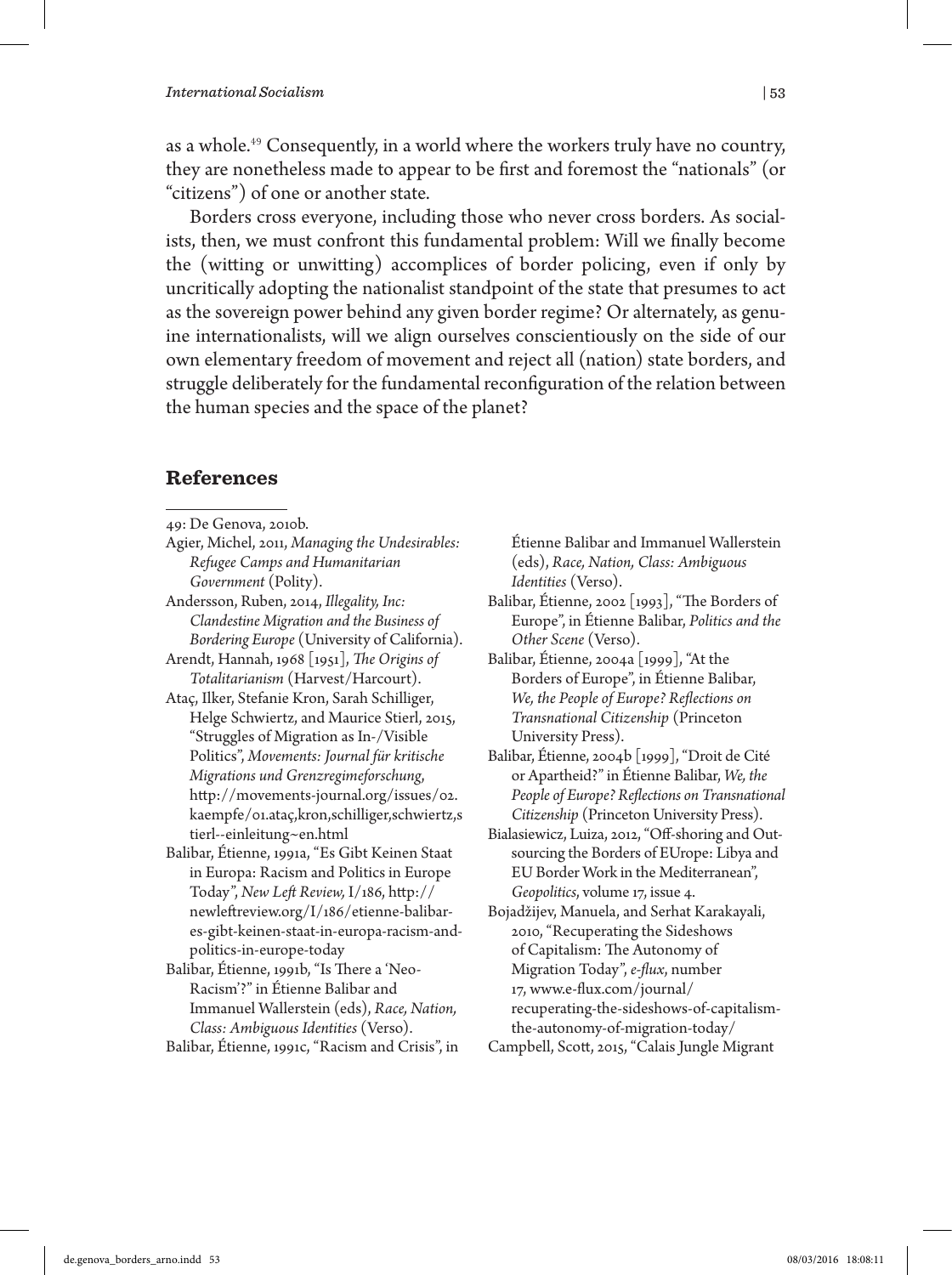Camp 'Set on Fire' after Hundreds Killed in Terror Attacks", *Express* (14 November), www.express.co.uk/news/world/619361/ Calais-Jungle-migrant-camp-fire-Paristerror-attacks

- Casas-Cortes, Maribel, Sebastián Cobarrubias, and John Pickles, 2011, "Stretching Borders Beyond Sovereign Territories? Mapping EU and Spain's Border Externalisation Policies", *Geopolitica(s)*, volume 2, issue 1.
- De Genova, Nicholas, 2002, "Migrant 'Illegality' and Deportability in Everyday Life", *Annual Review of Anthropology*, volume 31.
- De Genova, Nicholas, 2005, *Working the Boundaries: Race, Space, and "Illegality" in Mexican Chicago* (Duke University Press).
- De Genova, Nicholas, 2007, "The Production of Culprits: From Deportability to Detainability in the Aftermath of 'Homeland Security'", *Citizenship Studies*, volume 11, issue 5.
- De Genova, Nicholas, 2010a, "Antiterrorism, Race, and the New Frontier: American Exceptionalism, Imperial Multiculturalism, and the Global Security State", *Identities*, volume 17, issue 6.
- De Genova, Nicholas, 2010b, "The Deportation Regime: Sovereignty, Space, and the Freedom of Movement: Theoretical Overview", in Nicholas De Genova and Nathalie Peutz (eds), *The Deportation Regime: Sovereignty, Space, and the Freedom of Movement* (Duke University Press).
- De Genova, Nicholas, 2010c, "Migration and Race in Europe: The Trans-Atlantic Metastases of a Post-Colonial Cancer", *European Journal of Social Theory,* volume 13, issue 3.
- De Genova, Nicholas, 2010d, "The Queer Politics of Migration: Reflections on 'Illegality' and Incorrigibility", *Studies in Social Justice*, volume 4, number 2.
- De Genova, Nicholas, 2011, "Spectacle of Security, Spectacle of Terror", in Shelley Feldman, Charles Geisler, and Gayatri Menon (eds), *Accumulating Insecurity: Violence and Dispossession in the Making of Everyday Life* (University of Georgia Press). De Genova, Nicholas, 2013, "Spectacles of

Migrant 'Illegality': The Scene of Exclusion, the Obscene of Inclusion", *Ethnic and Racial Studies*, volume 36, issue 7.

- De Genova, Nicholas, 2015a, "Extremities and Regularities: Regulatory Regimes and the Spectacle of Immigration Enforcement", in Yolande Jansen, Robin Celikates, and Joost de Bloois (eds), *The Irregularisation of Migration in Contemporary Europe: Detention, Deportation, Drowning* (Rowman & Littlefield).
- De Genova, Nicholas, 2015b, "In the Land of the Setting Sun: Reflections on 'Islamisation' and 'Patriotic Europeanism'", *Movements: Journal für kritische Migrations und Grenzregimeforschung*, http:// movements-journal.org/issues/02. kaempfe/15.de-genova--pegidaislamisation-patriotic-europeanism.html
- De Genova, Nicholas, 2016a, "The 'European' Question: Migration, Race, and Post-Coloniality in 'Europe'", in Anna Amelina, Kenneth Horvath and Bruno Meeus (eds), *An Anthology of Migration and Social Transformation: European Perspectives* (Springer).
- De Genova, Nicholas, 2016b (forthcoming), "The Whiteness of Innocence: *Charlie Hebdo* and the Metaphysics of Antiterrorism in Europe", in Gavan Titley, Des Freedman, Gholam Khiabany and Aurélien Mondon (eds), *Suis-je Charlie? Politics and Media after the Paris Attacks* (Zed Books).
- De Genova, Nicholas, and Martina Tazzioli, 2015, "Interview with Nicholas De Genova by Martina Tazzioli: The 'European' Question after *Charlie Hebdo*", *Darkmatter*, number 12, www.darkmatter101.org/site/ category/issues/12-border-struggles
- De Genova, Nicholas, and Martina Tazzioli (eds), 2016, "Europe/Crisis: New Keywords of 'the Crisis' in and of 'Europe'", Near Futures Online (Zone Books).
- Doppler, Lisa, 2015, "'A Feeling of Doing the Right Thing': Forming a Successful Alliance against Dublin-Deportations", *Movements: Journal für kritische Migrations und Grenzregimeforschung*, http:// movements-journal.org/issues/02.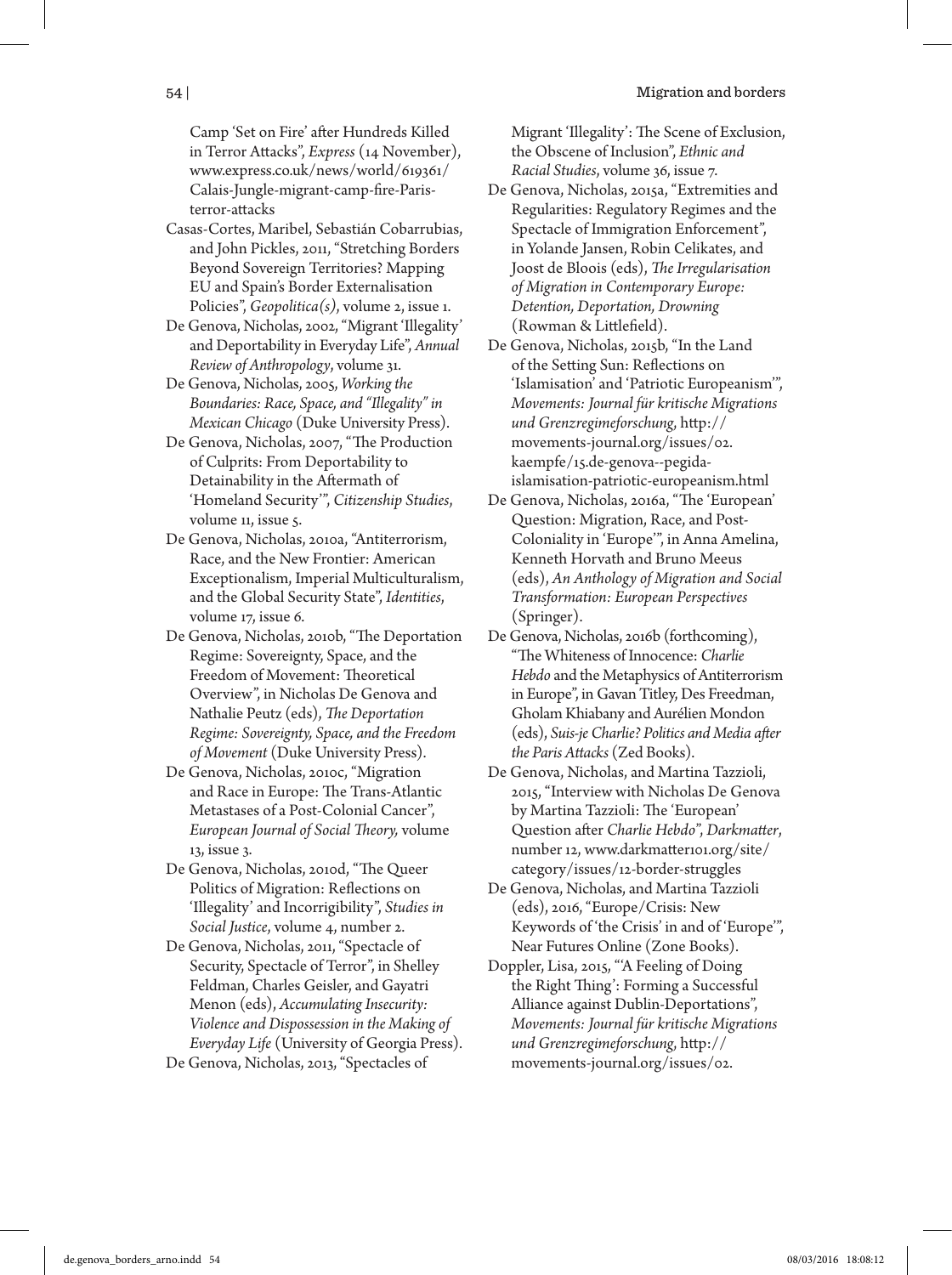kaempfe/12.doppler--successful-allianceagainst-dublin-deportations.html

Dzenovska, Dace, 2013, "The Great Departure: Rethinking National(ist) Common Sense", *Journal of Ethnic and Migration Studies*, volume 39, issue 2.

Elgot, Jessica, and Matthew Taylor, 2015, "Calais Crisis: Cameron Condemned for 'Dehumanising' Description of Migrants", *Guardian* (30 July), www. theguardian.com/uk-news/2015/jul/30/ david-cameron-migrant-swarm-languagecondemned

Fekete, Liz, 2014, "Europe against the Roma", *Race & Class*, volume 55, number 3.

Fox, Jon E, 2013, "The Uses of Racism: Whitewashing New Europeans in the UK", *Ethnic and Racial Studies*, volume 36, issue 11.

Garelli, Glenda, and Martina Tazzioli, 2013, "Arab Springs Making Space: Territoriality and Moral Geographies for Asylum Seekers in Italy", *Environment and Planning D: Society and Space,* volume 31, number 6.

Garelli, Glenda, and Martina Tazzioli, 2016 (forthcoming), "The EU Humanitarian War against Migrant Smugglers at Sea", *Antipode*.

Garelli Glenda, Federica Sossi, and Martina Tazzioli (eds), 2013, *Spaces in Migration: Postcards of a Revolution* (Pavement Books).

Goldberg, David Theo, 2006, "Racial Europeanization", *Ethnic and Racial Studies*, volume 29, issue 2.

Gregory, Derek, 2004, *The Colonial Present: Afghanistan, Palestine, Iraq* (Blackwell).

Grill, Jan, 2012, "'It's Building up to Something and It Won't Be Nice When it Erupts': Making of Roma Migrants in a 'Multicultural' Scottish Neighborhood", *Focaal,* volume 62.

Hartocollis, Anemona, 2015, "Traveling in Europe's River of Migrants", *New York Times*, www.nytimes.com/interactive/ projects/cp/reporters-notebook/ migrants/syrian-migrants-in-austria

Hepworth, Katherine, 2012, "Abject Citizens: Italian 'Nomad Emergencies' and the Deportability of Romanian Roma", *Citizenship Studies,* volume 16, issue 3-4. Hepworth, Katherine, 2015, *At the Edges of* 

*Citizenship: Security and the Constitution of Non-citizen Subjects* (Ashgate).

Kanter, James, and Andrew Higgins, 2015, "EU Offers Turkey 3 Billion Euros to Stem Migrant Flow", *New York Times* (29 November), www.nytimes. com/2015/11/30/world/europe/ eu-offers-turkey-3-billion-euros-to-stemmigrant-flow.html

Karakayali, Serhat and Enrica Rigo, 2010, "Mapping the European Space of Circulation", in Nicholas De Genova and Nathalie Peutz (eds), *The Deportation Regime: Sovereignty, Space, and the Freedom of Movement* (Duke).

Kasparek, Bernd and Marc Speer, 2015, "Of Hope: Hungary and the Long Summer of Migration", bordermonitoring.eu (9 September), http://bordermonitoring.eu/ ungarn/2015/09/of-hope-en/

Kearney, Michael, 2004, "The Classifying and Value-Filtering Missions of Borders", *Anthropological Theory*, volume 4, number 2.

Lefebvre, Henri, 1991 [1974], *The Production of Space* (Blackwell).

Lyman, Rick, 2015, "Regulating Flow of Refugees Gains Urgency in Greece and Rest of Europe", *New York Times* (25 November), www.nytimes. com/2015/11/26/world/europe/ regulating-flow-of-refugees-gains-urgencyin-greece-and-rest-of-europe.html

Mezzadra, Sandro, 2006, "Citizen and Subject: A Postcolonial Constitution for the European Union?" *Situations*, volume 1, number 2.

Mezzadra, Sandro, 2011, "The Gaze of Autonomy: Capitalism, Migration, and Social Struggles", in Vicki Squire (ed), *The Contested Politics of Mobility: Borderzones and Irregularity* (Routledge).

Mezzadra, Sandro, and Brett Neilson, 2013, *Border as Method, or, the Multiplication of Labour* (Duke University Press).

Millner, Naomi, 2011, "From 'Refugee' to 'Migrant' in Calais Solidarity Activism: Re-Staging Undocumented Migration for a Future Politics of Asylum", *Political Geography*, volume 30, issue 6.